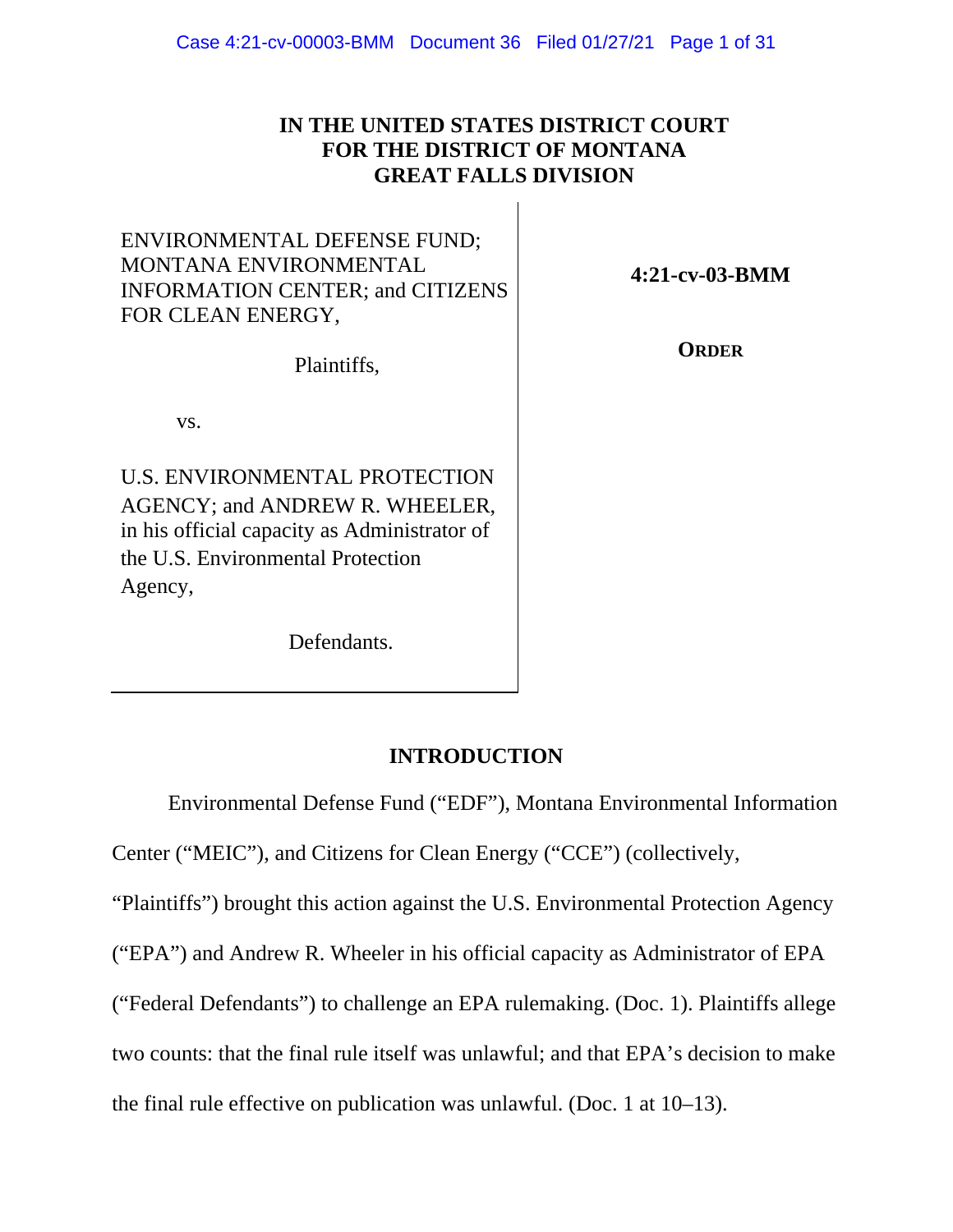#### Case 4:21-cv-00003-BMM Document 36 Filed 01/27/21 Page 2 of 31

Plaintiffs filed a Motion to Expedite their Motion for Partial Summary Judgment. (Doc. 7). Plaintiffs also filed concurrently a Motion for Partial Summary Judgment centered on the effective date count. (Doc. 8). Plaintiffs seek an order declaring unlawful and setting aside EPA's decision to make the final rule effective immediately and declaring that the final rule should remain ineffective until 30 days from its publication date. (Doc. 8 at 1–2; Doc. 9 at 3–4).

Plaintiffs proposed an expedited briefing schedule for their summary judgment motion. (Doc. 7 at 3). Federal Defendants disagreed with the justification for expedited resolution, but asserted they would "nevertheless agree with the briefing schedule set forth" in Plaintiffs' motion. (Doc. 16 at 1). The Court granted the Motion to Expedite. (Doc. 18). The Motion for Partial Summary Judgment proves fully briefed and ripe. (Docs. 8, 9, 24, 27).

#### **BACKGROUND**

### *Factual Background*

President Richard Nixon established EPA in 1970 "to make a coordinated attack on the pollutants which debase the air we breathe, the water we drink, and the land that grows our food." Reorganization Plan No. 3 of 1970 (July 9, 1970). William D. Ruckelshaus, the first EPA Administrator, further elaborated that EPA has a "broad responsibility for research, standard-setting, monitoring and enforcement with regard to five environmental hazards: air and water pollution,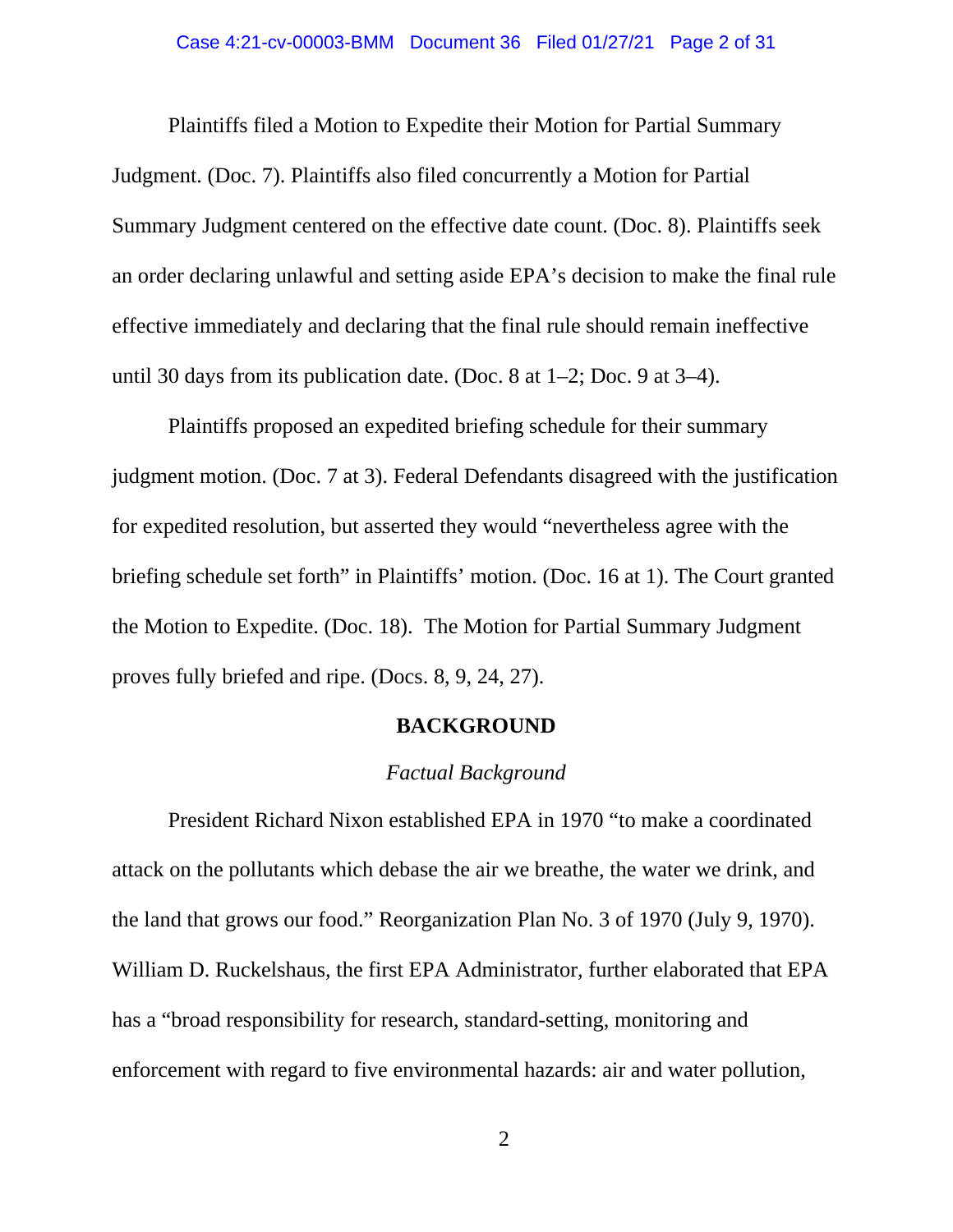#### Case 4:21-cv-00003-BMM Document 36 Filed 01/27/21 Page 3 of 31

solid waste disposal, radiation, and pesticides." EPA's First Administrator on Establishment of EPA, Press Release (Dec. 16, 1970).

EPA's mission remains "to protect human health and the environment." EPA achieves that mission through the implementation of these core environmental laws: the Clean Air Act ("CAA"), 42 U.S.C. §§ 7401–7671q; the Clean Water Act ("CWA"), 33 U.S.C. §§ 1251–1387; the Safe Drinking Water Act ("SDWA"), 42 U.S.C. §§ 300f–300j-26; the Toxic Substances Control Act ("TSCA"), 15 U.S.C. §§ 2601–2697; the Emergency Planning and Community Right-to-Know Act ("EPCRA"), 42 U.S.C. §§ 11001–11050; and the Federal Insecticide, Fungicide, and Rodenticide Act ("FIFRA"), 7 U.S.C. §§ 136–136y, among others.

EPA implements these substantive environmental statutes by establishing quantitative limits and standards to protect public health and the environment. Congress directed EPA through those statutes to use the "latest," "generally accepted," and "best available" science to inform the agency's decisions. For one example, the CAA requires EPA to establish science-based standards to control air pollution to protect public health and welfare. *See* 42 U.S.C. § 7401(b)(1); *Am. Lung Ass'n v. Envtl. Prot. Agency*, No. 19-1140, 2021 WL 162579, at \*25–\*26 (D.C. Cir. Jan. 19, 2021) (describing the purpose and history of the CAA).

EPA sets air pollution standards known as air quality criteria that must "accurately reflect the latest scientific knowledge." 42 U.S.C. § 7408(a)(2). EPA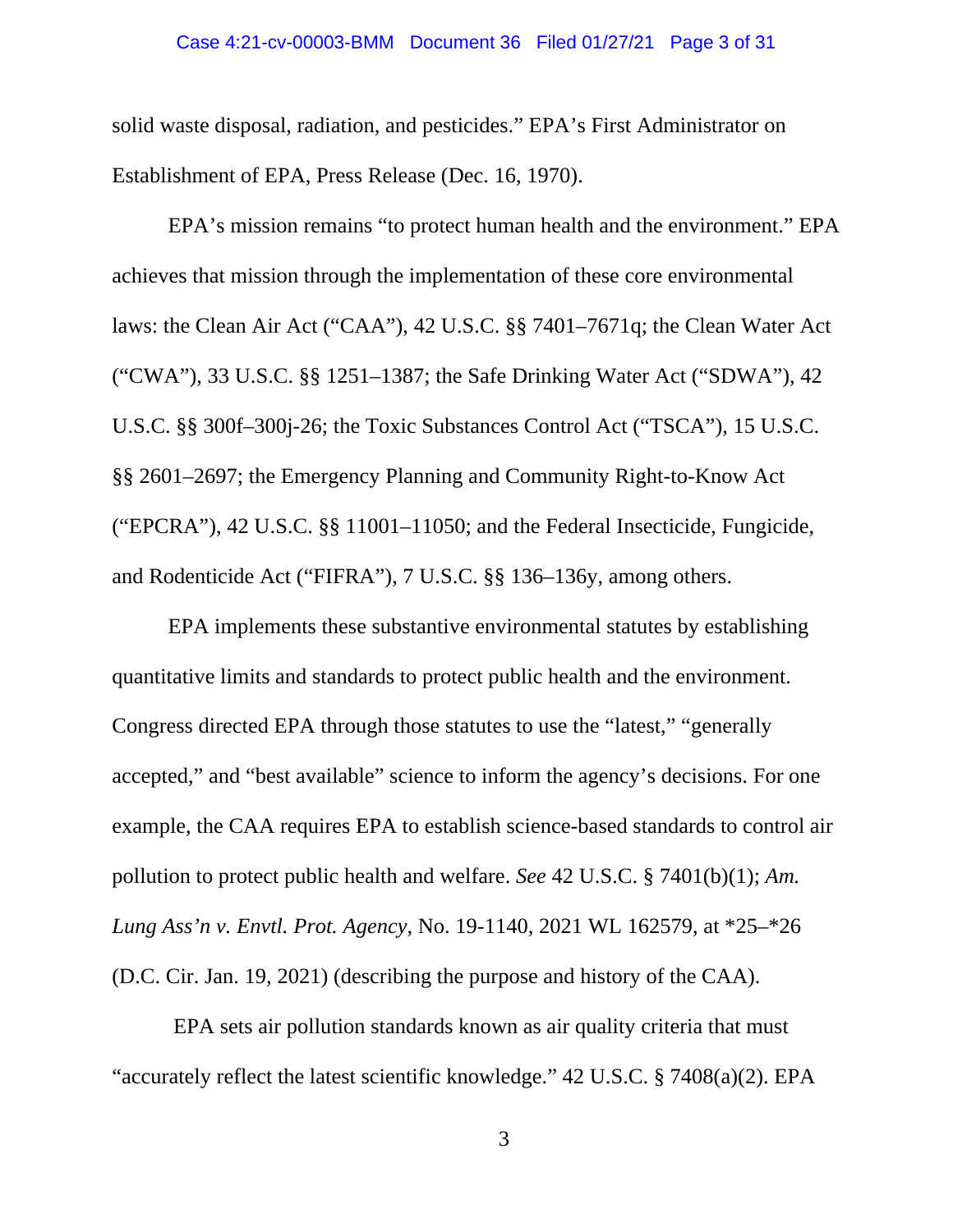must consider "all identifiable effects [of air pollutants] on public health and welfare" and "include information" on certain science-based factors "to the extent practicable" when it establishes air quality criteria. *Id*. EPA must then use these criteria to adopt National Ambient Air Quality Standards ("NAAQS") at levels requisite to protect public health with an adequate margin of safety. *See id*. § 7409(b). The CAA further requires EPA to evaluate health risks and effects of hazardous air pollutants ("HAPs") and to set emission standards to reduce such risks using science-based considerations. *See id*. § 7412. As part of the residual risk requirements, EPA also must investigate and report on "the actual health effects with respect to persons living in the vicinity of sources," and "any available epidemiological or other health studies" regarding the effects of HAPs. *Id*. §  $7412(f)(1)(C)$ .

EPA relies on a wide range of scientific research to implement its standards and rules. Such research includes epidemiological studies that use dose-response data to link exposure to a pollutant, contaminant, or substance to a public health or environmental harm. Some of these epidemiological studies—particularly studies that examine small populations or populations with unique health challenges—use data that includes confidential medical or other personally identifiable information. Such information could be used to identify study participants. Federal law generally prohibits public disclosure of these data to protect the privacy of those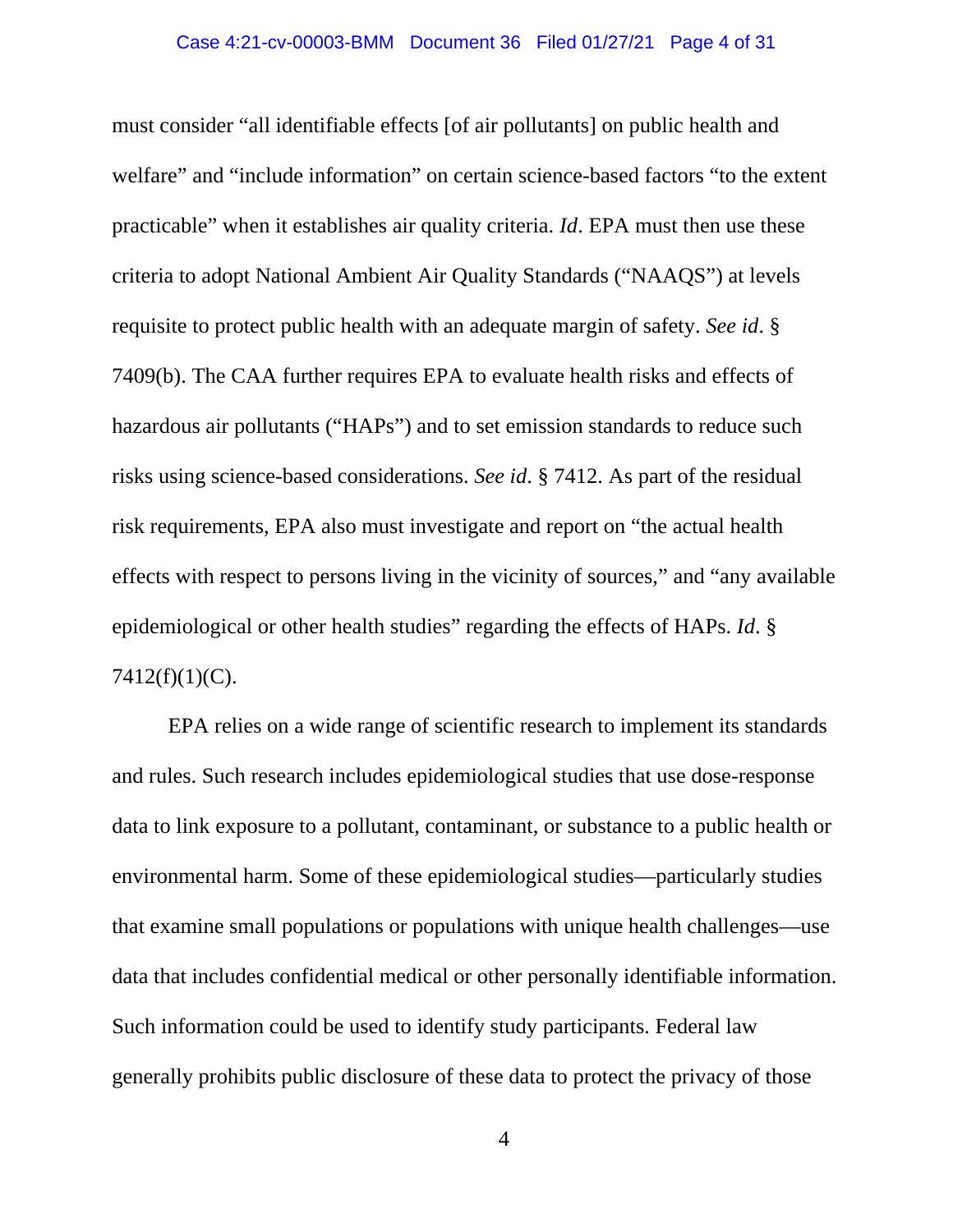who participated in those studies. *See, e.g.*, Health Insurance Portability and Accountability Act ("HIPAA") Privacy Rules, 45 C.F.R. Parts 160 and 164, Subparts A  $\&$  E (establishing safeguards to protect the privacy of personal health information, and setting limits and conditions on the uses and disclosures that may be made of such information without patient authorization); 21st Century Cures Act, 42 U.S.C. § 241 (requiring government agencies to provide a certificate of confidentiality to protect the privacy of individuals participating in certain research); Privacy Act of 1974, 5 U.S.C. § 552a (precluding disclosure of personally identifiable information or records by government agencies except in very limited enumerated circumstances).

As a result, public health researchers frequently make confidential the data that underlies their findings. The scientific community has developed methodologies, such as peer review, to validate the result of studies even when the underlying data remains unavailable publicly. *See* Jeremy Berg, Philip Campbell, Veronique Kiermer, Natasha Raikhel & Deborah Sweet, *Joint Statement on EPA Proposed Rule and Public Availability of Data*, Nature (Apr. 30, 2018). EPA long has relied on these proven review mechanisms to ensure that the public health studies that underly regulatory decisions prove scientifically valid. The D.C. Circuit previously upheld a challenge to EPA's practice of relying on studies with confidential underlying data. *See Am. Trucking Ass'ns, Inc. v. EPA*, 283 F.3d 355,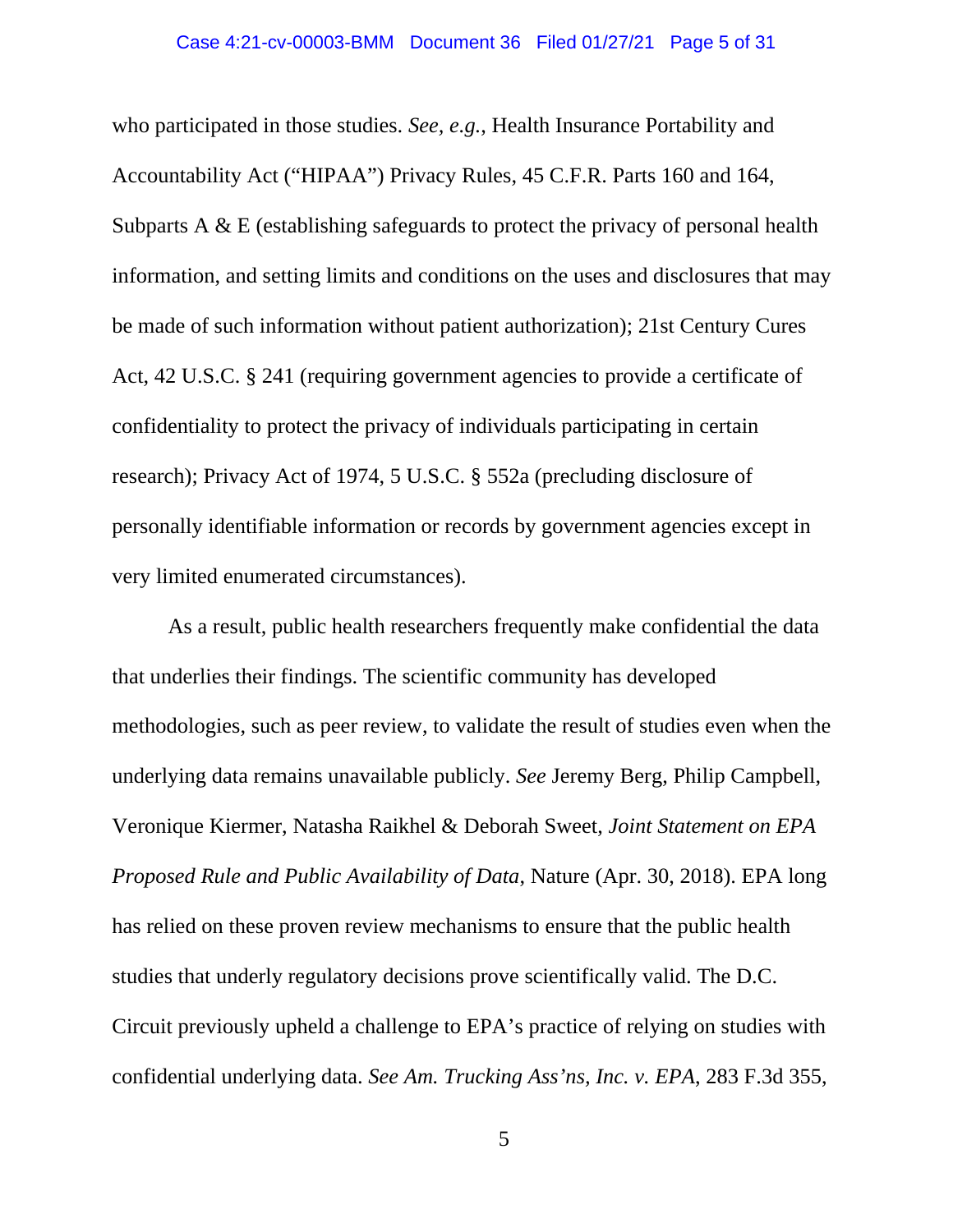372 (D.C. Cir. 2002). The D.C. Circuit concluded, in part, that "requiring agencies to obtain and publicize the data underlying all studies on which they rely" would be "impractical and unnecessary." *Id.* 

# *EPA Rulemaking*

On April 30, 2018, EPA proposed a rule to "enhanc[e] the transparency and validity of the scientific information relied upon by EPA" in its regulatory decision-making. Strengthening Transparency in Regulatory Science, 83 Fed. Reg. 18,768, 18,768–69 (Apr. 30, 2018) ("First Proposed Rule"). The First Proposed Rule would require EPA to ensure that dose response data and models underlying "pivotal regulatory science" were publicly available for validation and analysis. *See id* at 18,770. EPA defined "pivotal regulatory science" as "studies, models, and analyses that drive the magnitude of the benefit-cost calculation, the level of a standard, or point of departure from which a reference value is calculated." *Id.* 

EPA sought to "change agency culture and practices regarding data access" by "exercis[ing] its discretionary authority to establish a policy that would preclude it from using [non-public] data in future regulatory actions." *Id.* at 18,769 n.3. To that end, EPA's First Proposed Rule would preclude the use of scientific studies when making regulatory decisions on the basis that the underlying data were not publicly available. The First Proposed Rule included a provision that would permit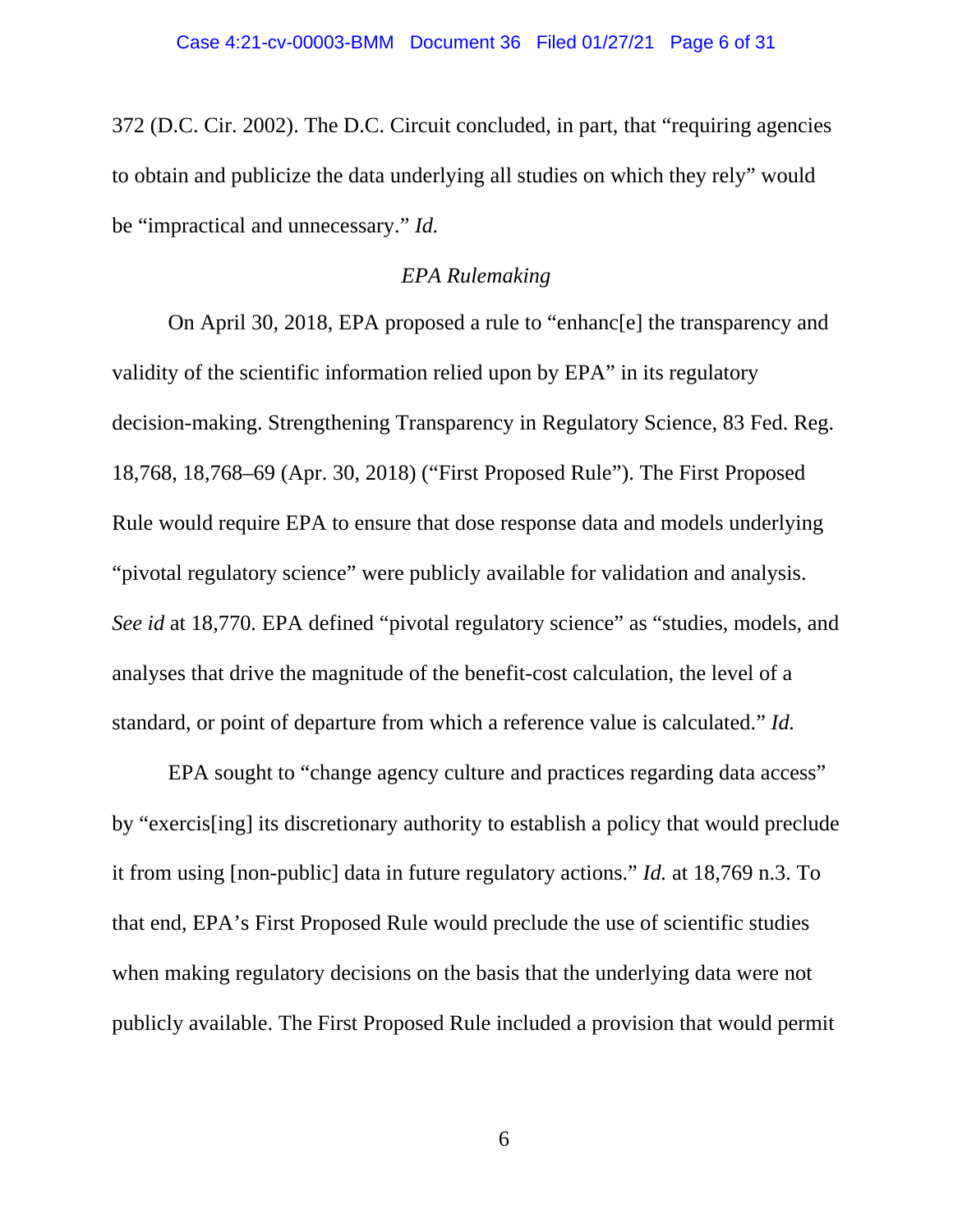the EPA Administrator to "exempt significant regulatory decisions" from the rule, but it failed to provide a standard to apply that exemption. *Id.* at 18,772.

EPA proposed to promulgate the First Proposed Rule "under the authority of the statutes it administers." *Id.* at 18,768 (citing CAA, 42 U.S.C. §§ 7403, 7601(a); CWA, 33 U.S.C. §§ 1254, 1361; SDWA, 42 U.S.C. §§ 300j-1, 300j-9(a)(1); Resource Conservation and Recovery Act ("RCRA"), 42 U.S.C. §§ 6912(a)(1), 6979; Comprehensive Environmental Response, Compensation, and Liability Act ("CERCLA"), 42 U.S.C. §§ 9616, 9660; EPCRA, 42 U.S.C. § 11048; FIFRA, 7 U.S.C. §§ 136r(a), 136w; and TSCA, 15 U.S.C. § 2609).

EPA extended the comment period for the First Proposed Rule on May 25, 2018. *See* 83 Fed. Reg. 24,255, 24,256 (May 25, 2018). EPA also expanded its claim of authority to promulgate the First Proposed Rule to include the Federal Housekeeping Statute "in addition to the authorities" previously listed. *Id.* The Federal Housekeeping Statute provides "[t]he head of an Executive department or military department" with authority to "prescribe regulations for the government of his [or her] department, the conduct of its employees, the distribution and performance of its business, and the custody, use, and preservation of its records, papers, and property." 5 U.S.C. § 301; *see also Chrysler Corp. v. Brown*, 441 U.S. 281, 310 (1979) (describing the statute as "simply a grant of authority to the agency to regulate its own affairs").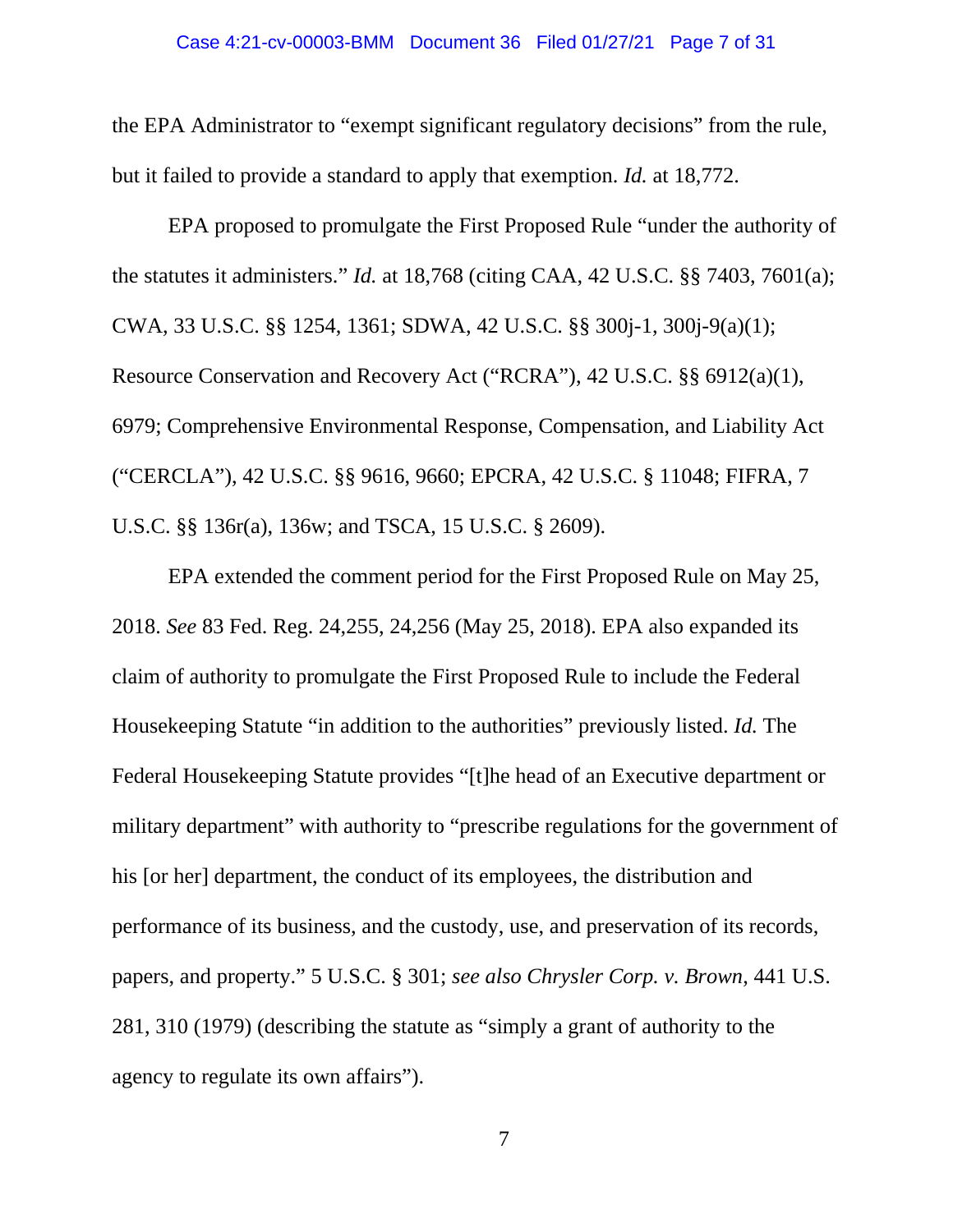On March 18, 2020, EPA issued a Supplemental Notice of Proposed Rulemaking "to clarify, modify and supplement certain provisions" in the First Proposed Rule. 85 Fed. Reg. 15,396, 15,398 (Mar. 18, 2020) ("Second Proposed Rule"). The Second Proposed Rule expanded the initial proposal in two ways. The Second Proposed Rule would apply to all "data and models, not only doseresponse data and dose-response models." *Id*. at 15,398. EPA also sought to apply the rule's constraints to "influential scientific information," rather than only to "significant regulatory decisions." *Id*. The Second Proposed Rule still provided an avenue for the EPA Administrator to grant exemptions from the rule when compliance would be "impracticable," but failed to provide further guidance regarding what would qualify as impracticable. *Id.* at 15,406.

EPA narrowed the statutory justification for the Second Proposed Rule. EPA no longer "propose[d] to interpret provisions of a particular statute or statutes that it administers." *Id.* at 15,398. EPA suggested instead that it retained authority to promulgate the rule from the Federal Housekeeping Statute. *Id*.

The First Proposed Rule and the Second Proposed Rule together drew significant criticism from inside and outside the federal government. The two rules together received nearly one million public comments. Leading scientists at the National Academies of Sciences, Engineering, and Medicine cautioned that the First Proposed Rule "pose[d] a threat to the credibility of regulatory science."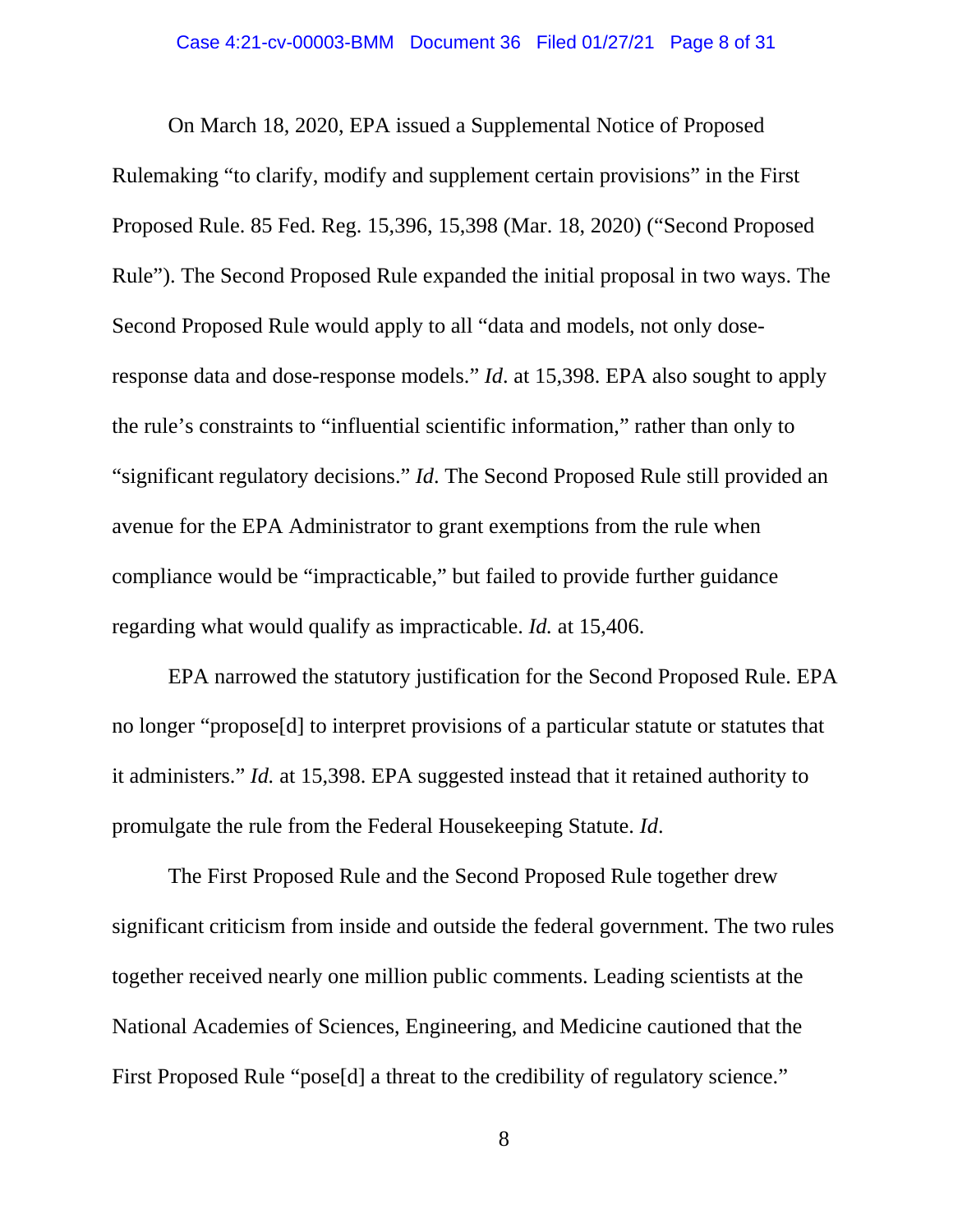Letter from Marcia McNutt, President, Nat'l Acad. of Sciences, C.D. Mote, Jr., President, Nat'l Acad. of Eng. & Victor J. Dzau, President, Nat'l Acad. of Med., to Andrew Wheeler, Acting Administrator, EPA (July 16, 2018). EPA's own Science Advisory Board ("SAB") submitted comments critical of the Second Proposed Rule. SAB asserted that "[t]here is minimal justification provided in the Proposed Rule for why existing procedures and norms utilized across the U.S. scientific community, including the federal government, are inadequate." Science Advisory Board Consideration of the Scientific and Technical Basis of EPA's Proposed Rule Titled "Strengthening Transparency in Regulatory Science" at 17 (Apr. 24, 2020). SAB concluded that "[s]uch a proposal is inconsistent with the scientific method that requires all credible data be used to understand an issue and to allow systematic review to evaluate past research." *Id*. at 9.

On January 6, 2021, nearly two and a half years after EPA published the First Proposed Rule, EPA published its final rule in the Federal Register. Strengthening Transparency in Pivotal Science Underlying Significant Regulatory Actions and Influential Scientific Information, 86 Fed. Reg. 469 (Jan. 6, 2021) ("Final Rule"). The Final Rule provides that "when promulgating significant regulatory actions or developing influential scientific information, [EPA] will determine which studies constitute pivotal science and give greater consideration to those studies determined to be pivotal science for which the underlying dose-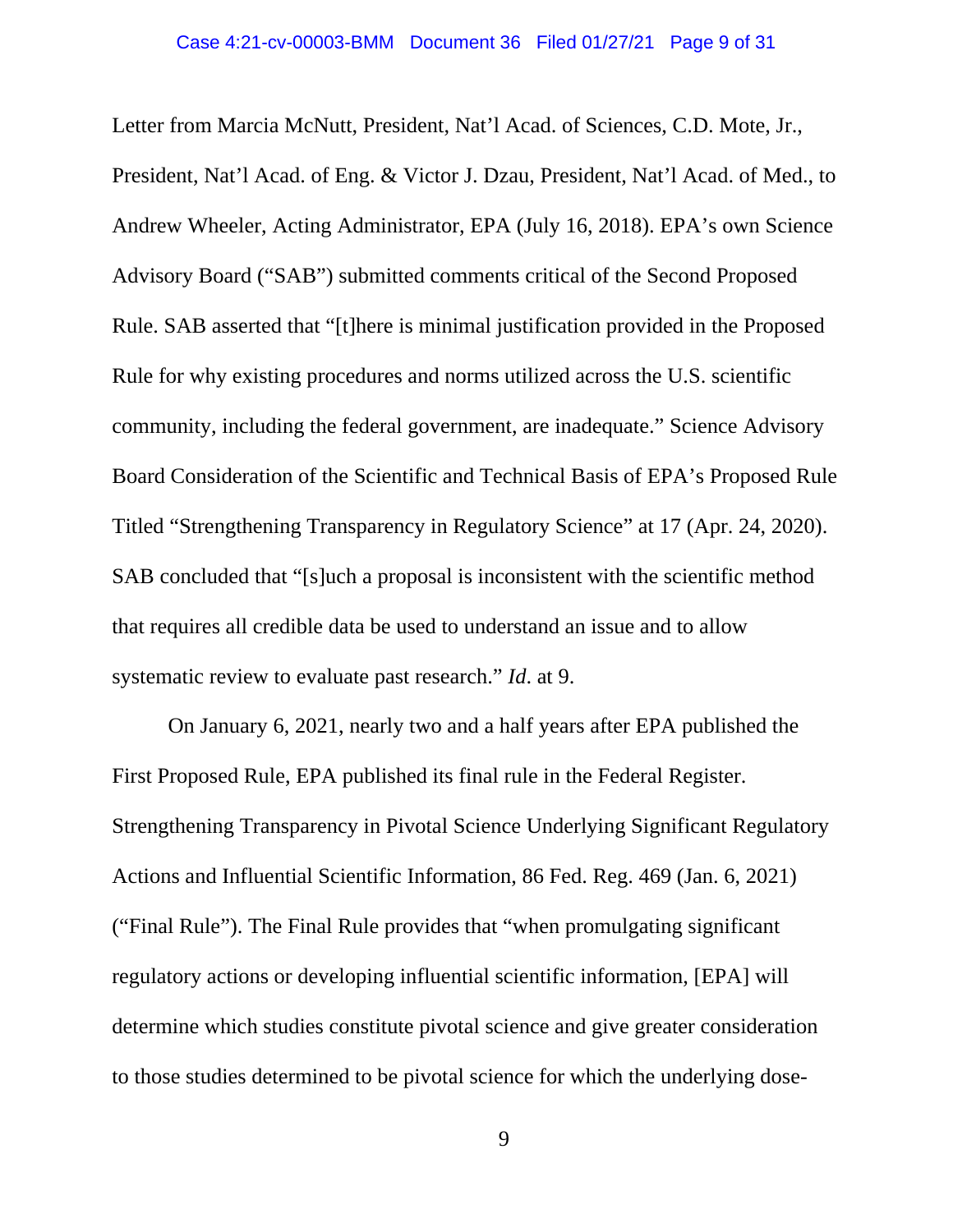#### Case 4:21-cv-00003-BMM Document 36 Filed 01/27/21 Page 10 of 31

response data are available in a manner sufficient for independent validation." *Id*. at 470. EPA limited the Final Rule to apply only to dose-response data rather than all underlying data. *Id*. at 474–75. The Final Rule defines "pivotal science" as those studies "that are integral to characterizing dose-response relationships" and that "drive the requirements or quantitative analyses of EPA significant regulatory actions or influential scientific information." *Id*. at 480.

The Final Rule provides two ways that EPA still may consider pivotal science when underlying data was not made public due to technological infeasibility or privacy. *Id.* at 477. In the first, EPA "shall" give that research "lesser consideration." *Id.* In the second, the EPA Administrator may grant a regulation a case-by-case exemption from the Final Rule's application. *See id.* The Final Rule limited the EPA Administrator's discretion to grant exemptions for a limited set of reasons with a written justification. *See id.* The Final Rule further provides that when conflicts arise between it and the requirements of environmental statutes and regulations, the Final Rule limitations "will yield and the statutes and regulations will be controlling." *Id.* at 470.

EPA did not provide guidelines or procedures for how it would implement the Final Rule. For example, EPA did not provide a process for how the agency will undertake the following activities: identify and deal with any conflicts with existing laws; designate key studies as pivotal science; document the availability of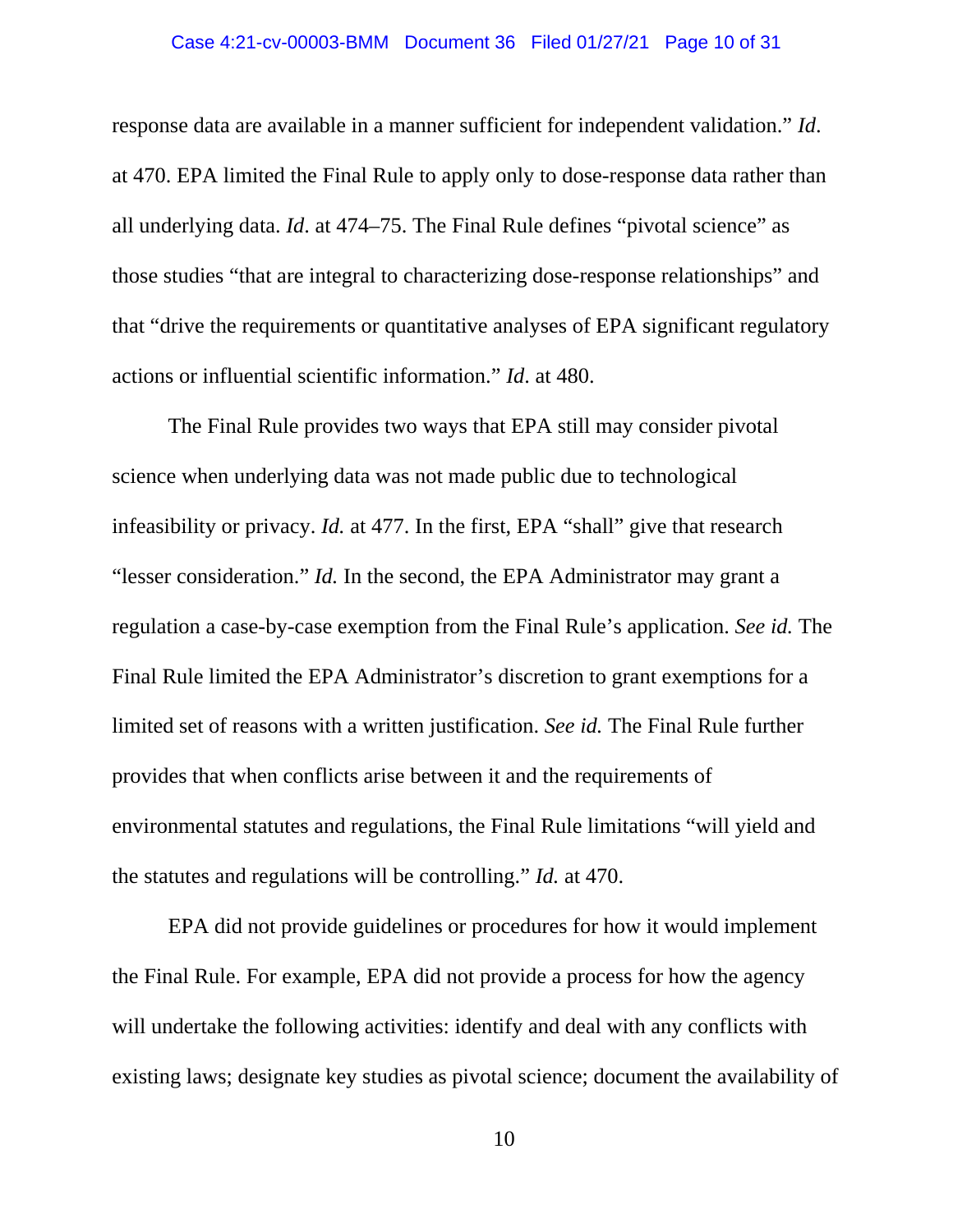#### Case 4:21-cv-00003-BMM Document 36 Filed 01/27/21 Page 11 of 31

dose-response data; and request and process an EPA Administrator exemption. *See id.* at 471 (noting plans to issue such guidance in the future).

EPA promulgated the Final Rule in reliance on authority derived from the Federal Housekeeping Statute. *Id*. EPA characterized the Final Rule as a procedural rule because it "pertains to the internal practices of the EPA." *Id*. Although acknowledging that EPA is "not one of the 'Executive departments' referred to" in the Federal Housekeeping Statute, EPA argued that it gained housekeeping authority through Section 301 of the Reorganization Plan No. 3 of 1970. *Id*. (citing Reorganization Plan No. 3 of 1970, 84 Stat. 2086 (July 9, 1970)).

EPA declared the Final Rule effective upon publication in the Federal Register on January 6, 2021. *Id.* at 472. EPA provided two justifications for the Final Rule's immediate effect. First, that the Final Rule governs internal EPA procedure, and, therefore, stands exempt from the general 30-day notice requirement of the Administrative Procedure Act ("APA"). *Id*. (citing 5 U.S.C. §§  $553(d)(2)$ ). Second, that EPA found "good cause" to make the Final Rule effective immediately "because immediate implementation . . . is crucial for ensuring confidence in EPA decision-making." *Id*. (citing 5 U.S.C. § 553(d)(3)).

# *Legal Standard*

A court should grant summary judgment where the movant demonstrates that no genuine dispute exists "as to any material fact" and the movant is "entitled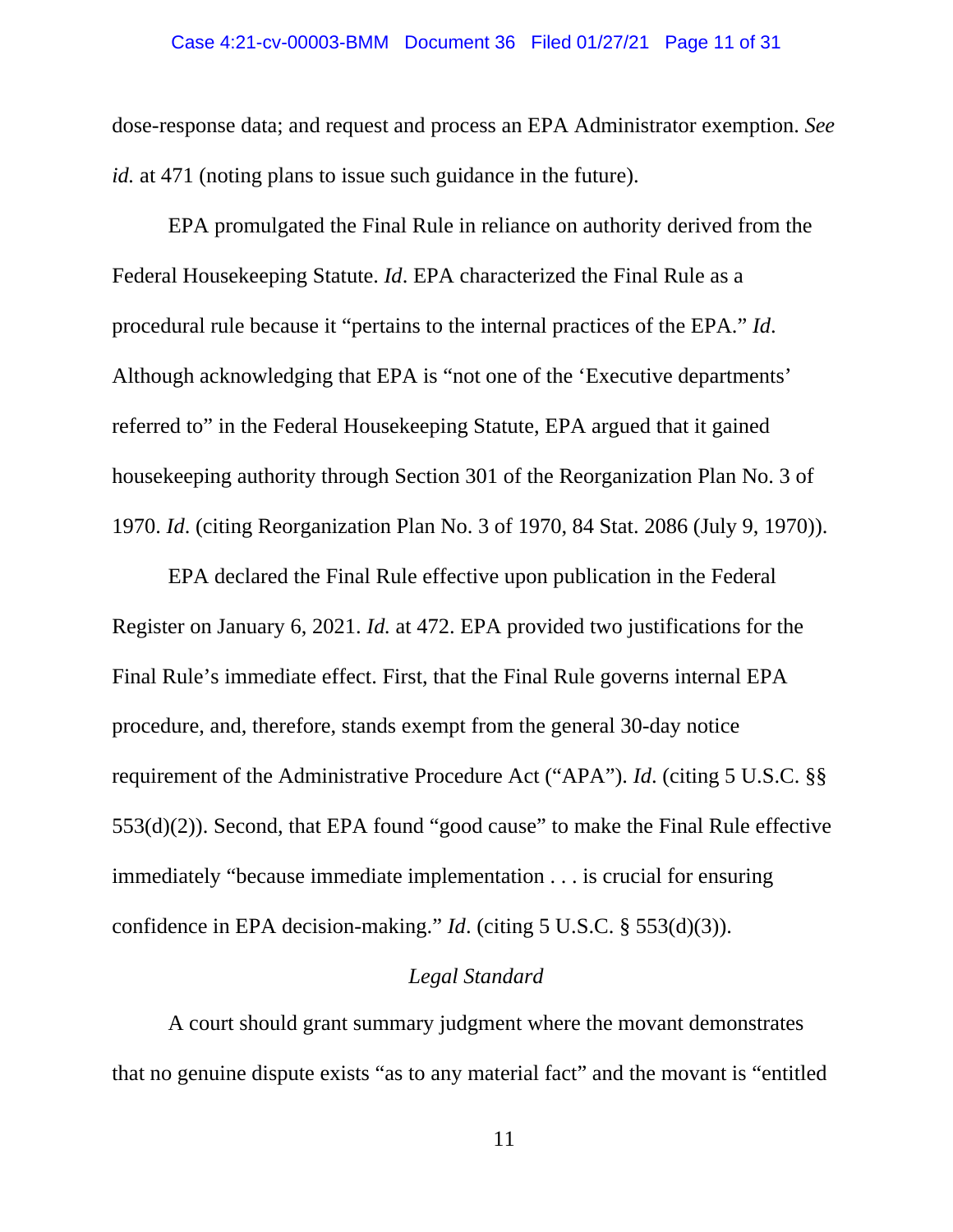to judgment as a matter of law." Fed. R. Civ. P. 56(a). Summary judgment remains appropriate for resolving a challenge to a federal action when review will be based primarily on the administrative record*. Pit River Tribe v. U.S. Forest Serv*., 469 F.3d 768, 778 (9th Cir. 2006). Under the APA, a reviewing court "shall . . . hold unlawful and set aside" agency action that is "arbitrary, capricious, an abuse of discretion, or otherwise not in accordance with law." 5 U.S.C. § 706(2)(A).

## **ANALYSIS**

# **I. Article III Standing**

Plaintiffs must establish that they possess standing to invoke the Court's jurisdiction. *See Lujan v. Defs. of Wildlife*, 504 U.S. 555, 559–60 (1992). Standing represents an "indispensable part of [a] plaintiff's case." *Id.* at 561. The "irreducible constitutional minimum of standing" contains three elements: injuryin-fact, causation, and redressability. *Id.* at 560; *see also Summers v. Earth Island Inst.*, 555 U.S. 488, 493 (2009). "The party invoking federal jurisdiction bears the burden of establishing these elements." *Lujan*, 504 U.S. at 561*.*

Plaintiffs argue that they fulfill the standing requirement based on both organizational and representational standing theories. (Doc. 9 at 28). An organization wields organizational standing if the challenged action frustrates its goals and requires it to expend resources it would have spent in other ways. *See Comite de Jornaleros de Redondo Beach v. City of Redondo Beach*, 657 F.3d 936,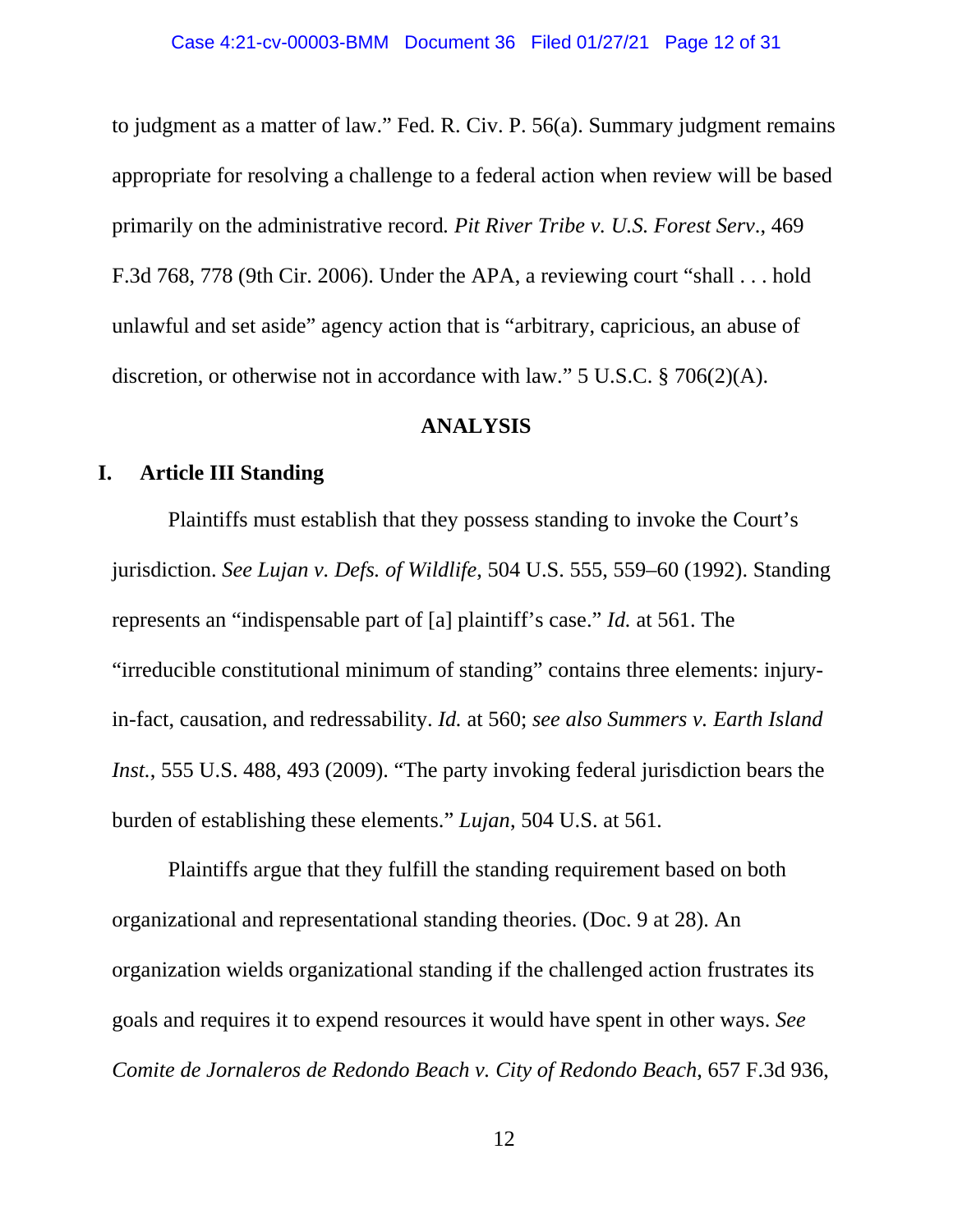943 (9th Cir. 2011). An organization wields representational standing and may sue on behalf of its members if "(a) its members would otherwise have standing to sue in their own right; (b) the interests it seeks to protect are germane to the organization's purpose; and (c) neither the claim asserted nor the relief requested requires the participation of individual members in the lawsuit." *Oklevueha Native Am. Church of Haw., Inc. v. Holder*, 676 F.3d 829, 839 (9th Cir. 2012) (quoting *Hunt v. Wash. State Apple Advert. Comm'n*, 432 U.S. 333, 343 (1977)). Federal Defendants assert that Plaintiffs failed to identify a legally cognizable injury traceable to EPA's decision to issue the Final Rule. (Doc. 24 at 13).

## **Injury-in-Fact**

To demonstrate injury-in-fact, a plaintiff must show that it suffered "an invasion of a legally protected interest" that is "concrete and particularized" and "actual or imminent, not conjectural or hypothetical." *Spokeo, Inc. v. Robins*, \_\_\_ U.S. \_\_\_, \_\_\_, 136 S. Ct. 1540, 1548 (2016) (quoting *Lujan*, 504 U.S. at 560). In a procedural standing case, a plaintiff must show that the procedures at issue are designed to protect some "threatened concrete interest" to prove an injury-in-fact. *WildEarth Guardians v. U.S. Dep't of Agric*., 795 F.3d 1148, 1154 (9th Cir. 2015).

#### **Procedural Injury-in-Fact**  i.

Plaintiffs have demonstrated a procedural injury-in-fact. To establish a procedural injury-in-fact, a plaintiff "must demonstrate (1) that [it] has a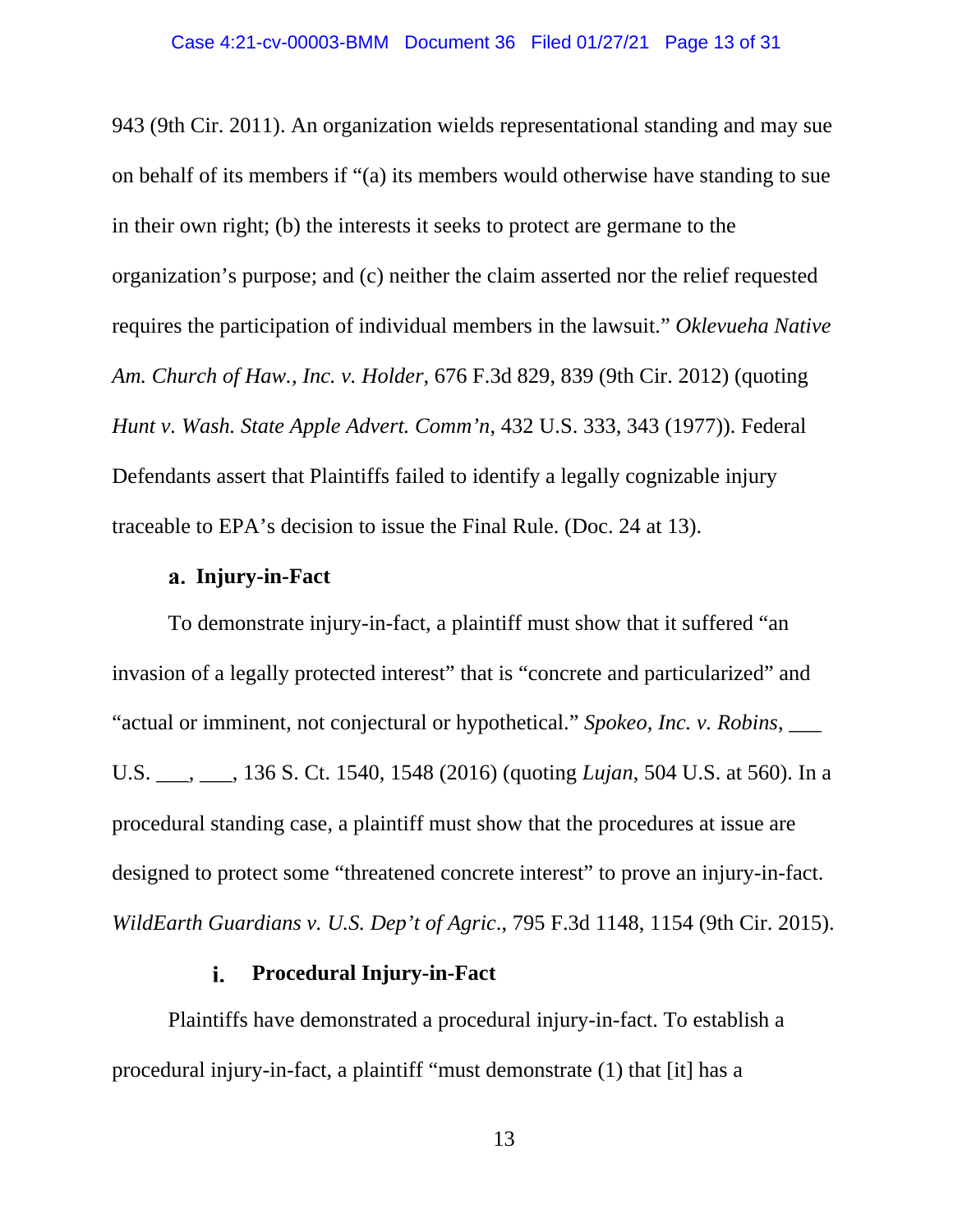#### Case 4:21-cv-00003-BMM Document 36 Filed 01/27/21 Page 14 of 31

procedural right that, if exercised, could have protected [its] concrete interests, (2) that the procedures in question are designed to protect those concrete interests, and (3) that the challenged action's threat to the plaintiff's concrete interests is reasonably probable." *California v. Azar*, 911 F.3d 558, 570 (9th Cir. 2018).

The APA grants Plaintiffs and their members a procedural right to petition to postpone the Final Rule's effective date. Section 705 authorizes an agency to postpone a rule "pending judicial review" as "justice requires." 5 U.S.C. § 705*.*  This process provides a petitioner with immediate relief from a regulation while the courts consider the merits of a legal challenge. The Section 705 process contains a crucial caveat: a rule that is already in effect cannot be "postponed." *Clean Air Council v. Pruitt*, 862 F.3d 1, 9 (D.C. Cir. 2017); *Nat. Res. Def. Council v. Nat'l Highway Traffic Safety Admin.*, 894 F.3d 95, 113 (2d Cir. 2018). Plaintiffs allege that EPA unlawfully made the Final Rule effective on publication. EPA's decision to make the Final Rule immediately effective cut off Plaintiffs' ability to seek postponement under Section 705 as Plaintiffs would have been entitled to do under proper circumstances.

Federal Defendants respond that Plaintiffs "have not lost the opportunity to petition" EPA because other petition avenues remain available under the APA. (Doc. 24 at 16–17). Federal Defendants point to Section 553(e), which gives any "interested person the right to petition for the issuance, amendment, or repeal of a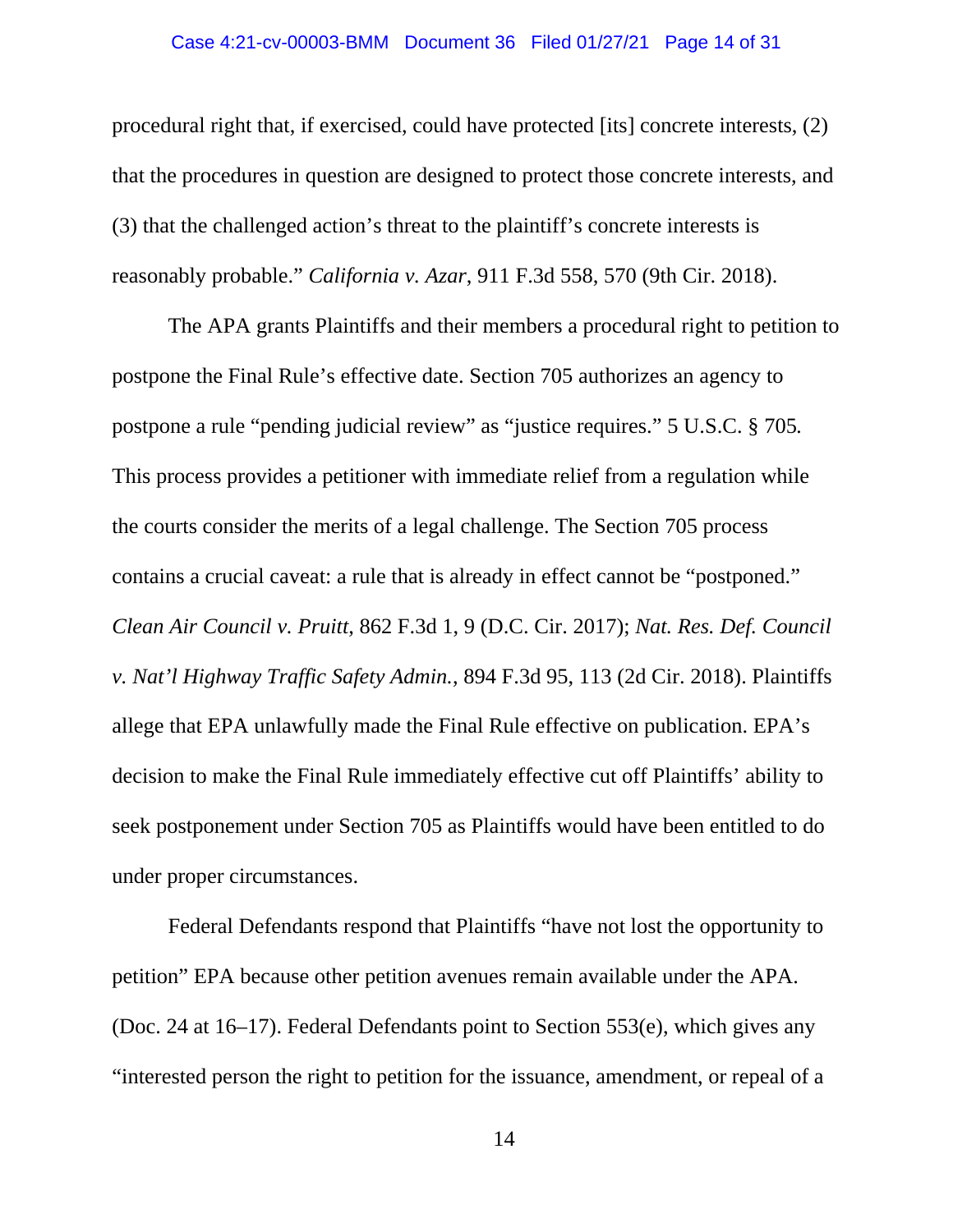rule." 5 U.S.C. § 553(e). That argument ignores the distinctions, however, between the different petition remedies Congress made available through the APA. Section 705 can provide a petitioner immediate and preemptive relief from a pending regulation. *Id*. § 705. Section 705 stands available only to those petitioners who are seeking judicial redress. *Id.* Section 705 uniquely forces the agency to consider whether the ends of justice require the agency to delay the effect of a pending rule. *Id.* In comparison, Section 553(e) requires a petitioner to seek rule amendment pursuant to notice-and-comment rulemaking—a process that would take months to complete. *See Riverbend Farms, Inc. v. Madigan,* 958 F.2d 1479, 1484 (9th Cir. 1992). Petitioners would remain subject to the regulation in the interim. Plaintiffs and their members retain the unique procedural right to petition EPA to postpone the Final Rule's effective date under Section 705.

It proves likely that Plaintiffs could have protected their concrete interests if they had been able to use the Section 705 process. "Elections have policy consequences." *Organized Village of Kake v. U.S. Dep't of Agric.*, 795 F.3d 956, 968 (9th Cir. 2015) (en banc); *see also Motor Vehicle Mfrs. Ass'n of U.S., Inc. v. State Farm Mut. Auto. Ins. Co*., 463 U.S. 29, 59 (1983) (Rehnquist, J., concurring) ("A change in administration brought about by the people casting their votes is a perfectly reasonable basis for an executive agency's reappraisal of the costs and benefits of its programs and regulations."). The new administration has identified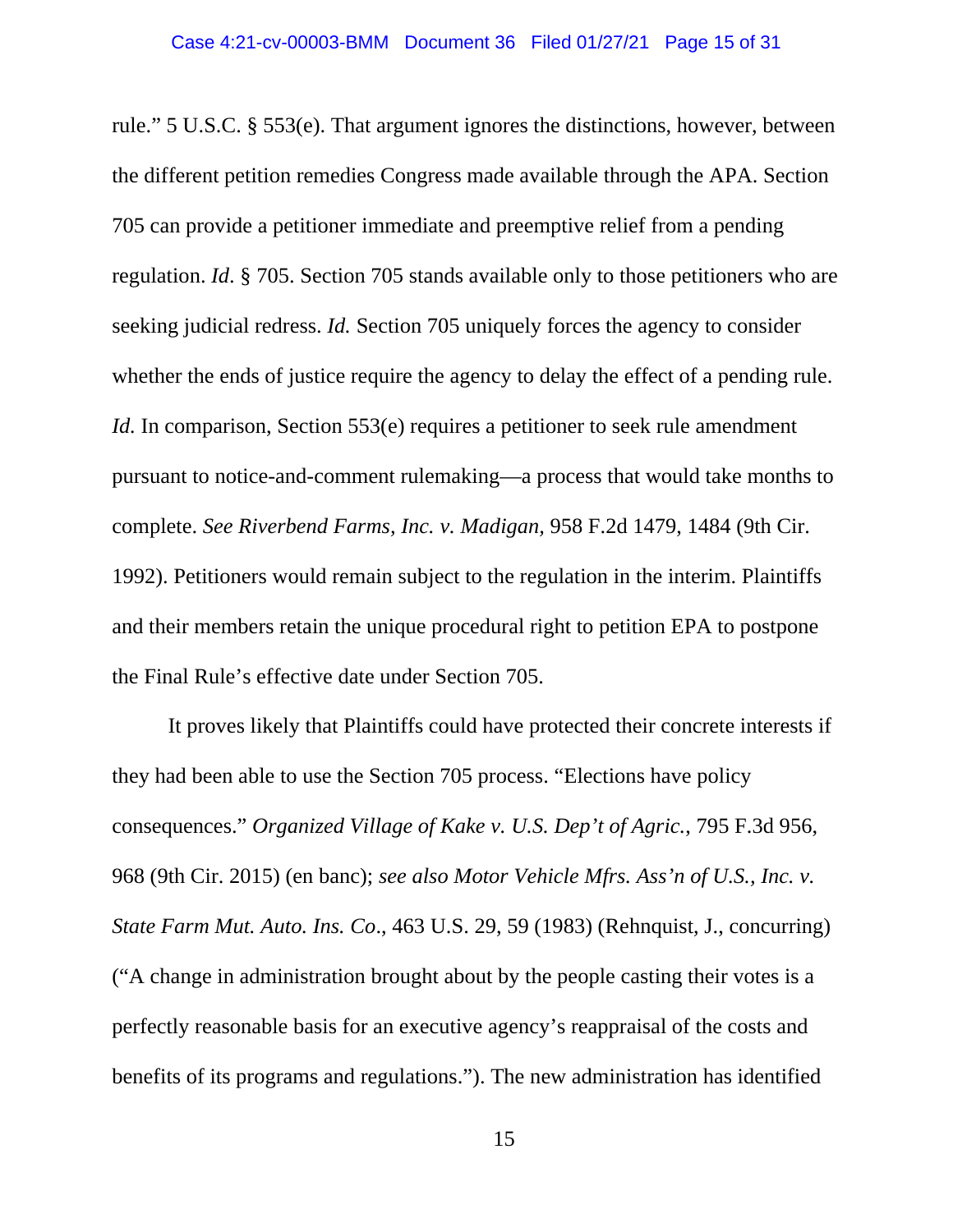#### Case 4:21-cv-00003-BMM Document 36 Filed 01/27/21 Page 16 of 31

the Final Rule as a priority for immediate review. *See* Protecting Public Health and the Environment and Restoring Science to Tackle the Climate Crisis, Executive Order 13,990, Sec. 2(a)(iv) (Jan. 20, 2021). At least "some possibility" exists that Plaintiffs could have vindicated their concrete interests through a petition submitted under Section 705. *Massachusetts v. EPA*, 549 U.S. 497, 518 (2007) (requiring "some possibility" that an agency would consider a petition).

Section 705 was designed to protect Plaintiffs' concrete interests. The Section 705 procedure to delay the implementation of a pending rule directly implicates the APA's standard 30-day notice requirement for a substantive rule. The "primary purpose" of the 30-day notice requirement serves "to permit petitions for reconsideration and to afford persons affected a reasonable time to prepare for the effective date of a rule or rules or to take other action which the issuance may prompt." *Nance v. EPA*, 645 F.2d 701, 708–09 (9th Cir. 1981). Such actions include a petition for the agency to delayed implementation under Section 705.

A delay provides immediate, if temporary, relief from a pending rule while a petitioner seeks judicial redress. The APA allows an agency to postpone a rule "pending judicial review" as "justice requires." 5 U.S.C. § 705*.* Plaintiffs filed the above-captioned challenge to the Final Rule. Plaintiffs stand in the position contemplated by Section 705 and could have petitioned EPA to consider postponement after the agency engages in an "impartial look at the balance struck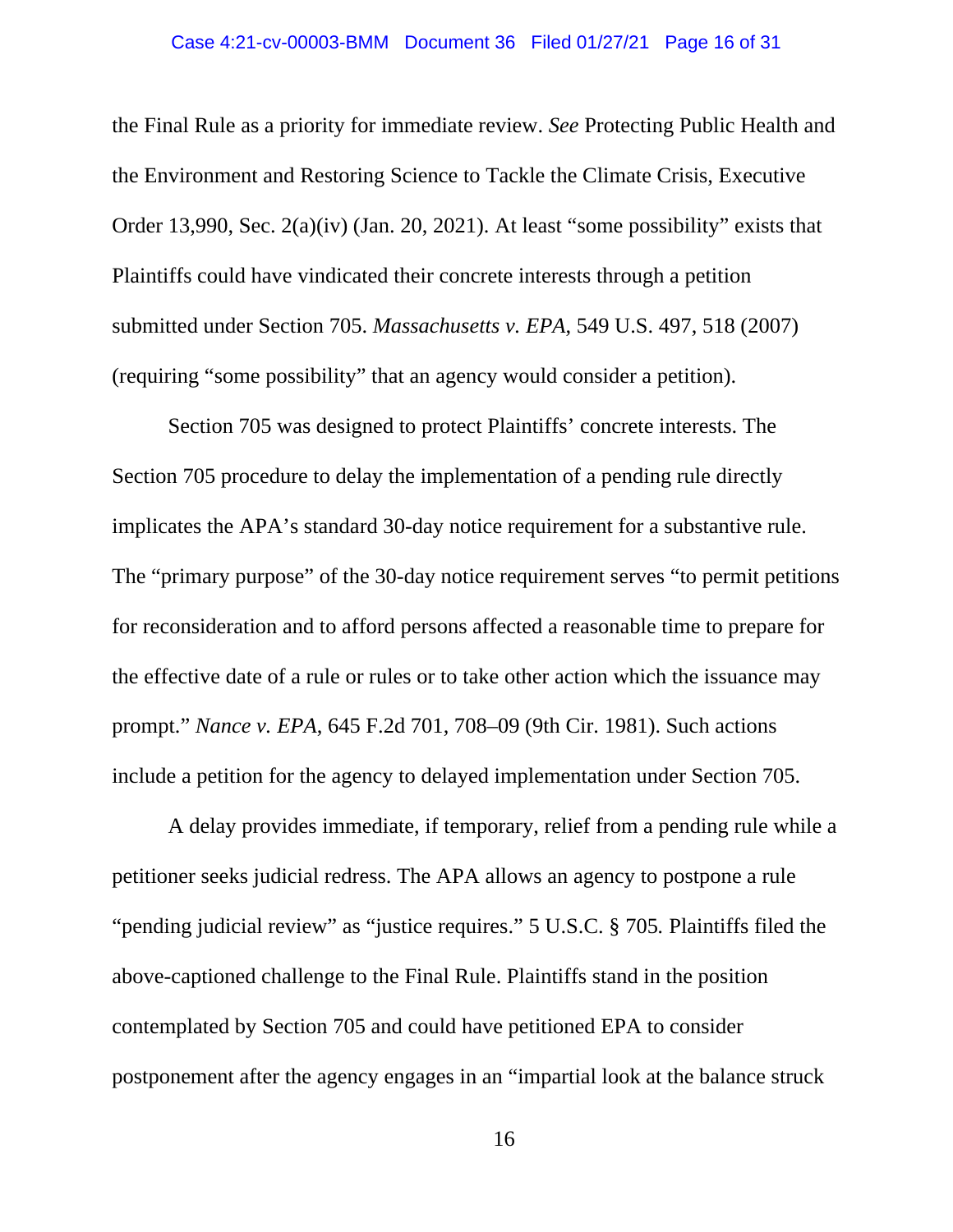#### Case 4:21-cv-00003-BMM Document 36 Filed 01/27/21 Page 17 of 31

between the two sides of the scale, as the iconic statue of the blindfolded goddess of justice holding the scales aloft depicts." *State v. United States Bureau of Land Mgmt*., 277 F. Supp. 3d 1106, 1122 (N.D. Cal. 2017).

The Final Rule and its immediate effect present a reasonably probable threat to Plaintiffs' concrete financial and professional interests as organizations and through their members. For example, Plaintiffs argue that the Final Rule will harm member-scientists' financial interests because it forces those member-scientists to adapt and restructure current applications for grant funding from the National Institutes of Health ("NIH"). (Doc. 9 at 32–36; Doc. 27 at 15–17) (citing Sarnat Decl. ¶¶ 7, 9–13; J. Lewis Decl. ¶¶ 3, 21, 23, 25–26; Balmes Decl. ¶¶ 15–19). Plaintiffs identify specific scientists and specific grants, including grants with deadlines in February 2021. (Doc. 9 at 32–36; Doc. 27 at 15–17). Plaintiffs further argue that the Final Rule threatens those same scientists' professional interests in pursuing their intended research agendas, working with underserved communities, and informing policymaking by publishing research that will be accorded full weight. (Doc. 9 at 36–38; Doc. 27 at 15–17).

Federal Defendants respond that any alleged threat to Plaintiffs' concrete interests rely on "speculative assumptions," represent "self-inflicted harms," and are "purely voluntary" in nature. (Doc. 24 at 18, 20–21). Plaintiffs' concerns need not be certain to claim standing. They must be *reasonably probable*. *California v.*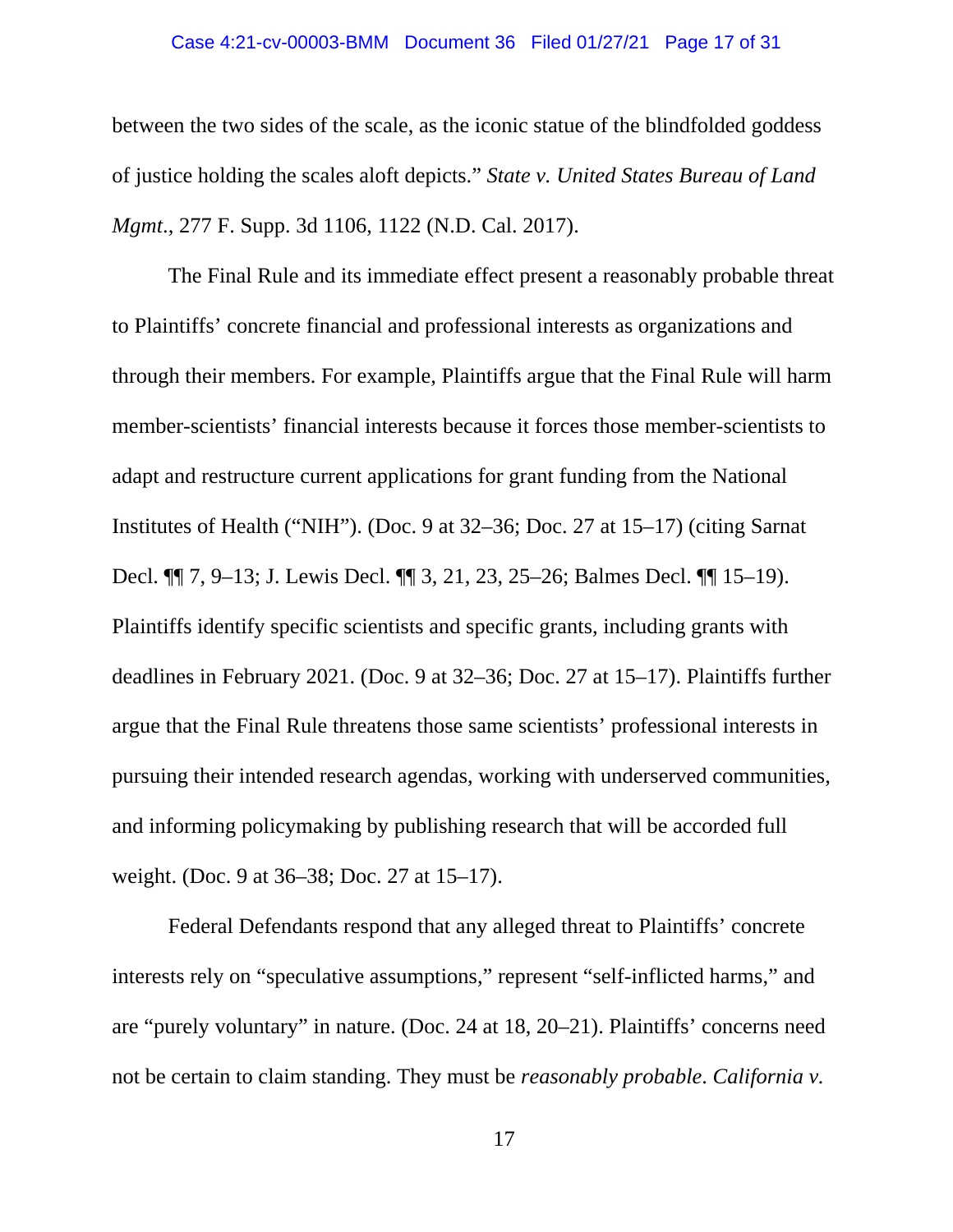*Azar*, 911 F.3d at 570. Plaintiffs meet that burden. Plaintiffs identified specific member-scientists who rely on dose-response data that cannot be made available for independent verification. (Doc. 27 at 16) (citing Sarnat Decl. ¶¶ 7, 9–11; J. Lewis Decl. ¶¶ 21, 23, 25; Balmes Decl. ¶ 16.). Plaintiffs' member-scientists raised reasonable concerns that the NIH will afford their grant proposals less weight due to the potential limited application of their research on regulatory design. *See id.* A former NIH official corroborated those concerns in a declaration. *See id.* (citing Birnbaum Decl. ¶ 13) (noting in her experience that research that is "unlikely or unable to be used to inform EPA decisionmaking" or will receive "limited weight in that decisionmaking" is "unlikely" to be funded). It seems "reasonably probable" that the Final Rule threatens Plaintiffs' identified concrete and nonspeculative interests. *California v. Azar*, 911 F.3d at 570.

#### **Substantive Injury-in-Fact**  ii.

Plaintiffs have also demonstrated a substantive injury-in-fact. To estabish a substantive injury-in-fact, a plaintiff must show that they suffered "an invasion of a legally protected interest" that is "concrete and particularized" and "actual or imminent, not conjectural or hypothetical." *Spokeo*, \_\_\_ U.S. at \_\_\_, 136 S. Ct. at 1548 (quoting *Lujan*, 504 U.S. at 560). As described *supra*, Plaintiffs adequately have alleged that their member-scientists will face immediate financial expenses to conform their research agendas with the Final Rule. (Doc. 9 at 32–36; Doc. 27 at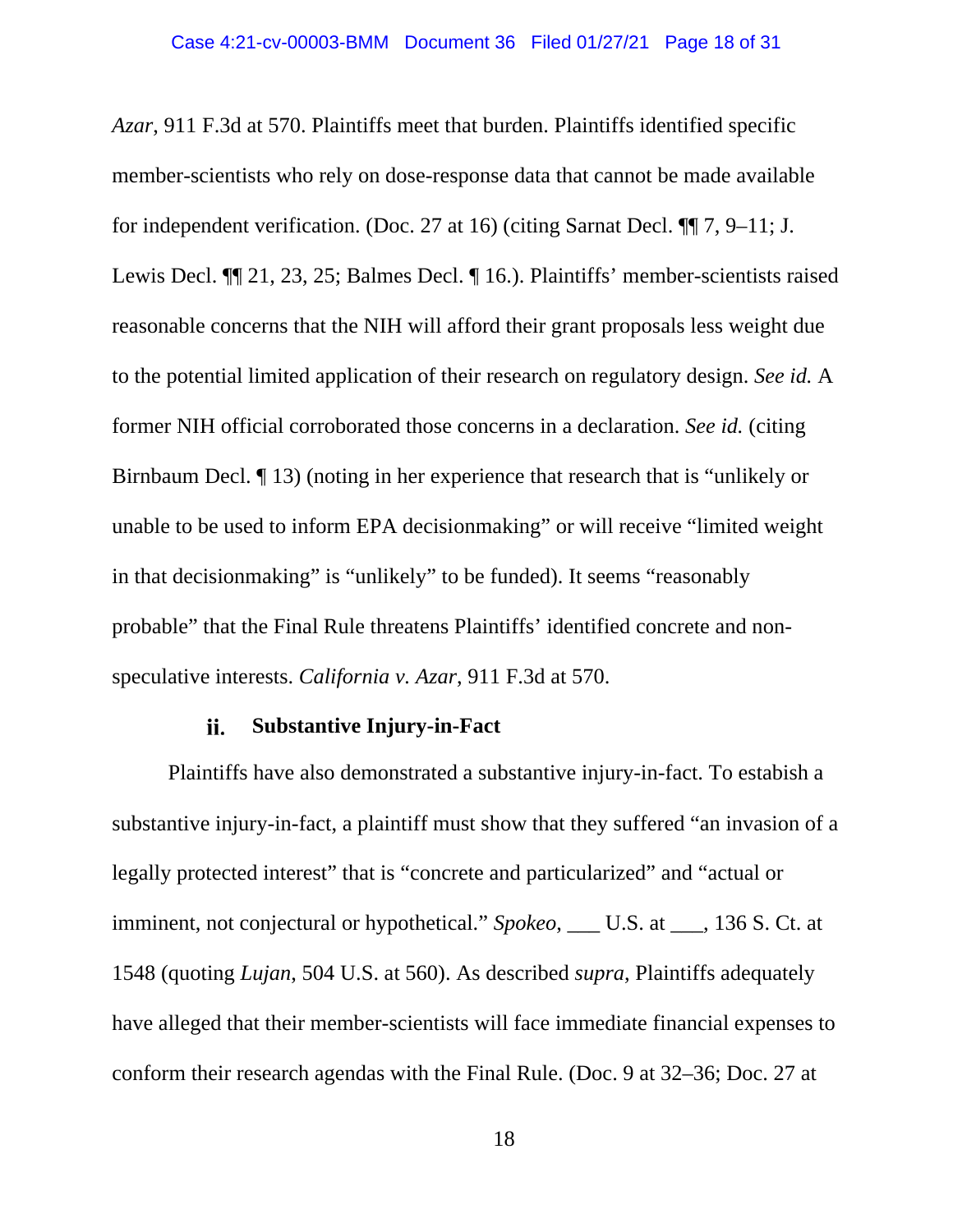15–17) (citing Sarnat Decl. ¶¶ 7, 9–13; J. Lewis Decl. ¶¶ 3, 21, 23, 25–26; Balmes Decl. ¶¶ 15–19). Expenses include those required to review and revise grant application materials, redesign studies, and adjust rounds of cohort recruitment to identify new study participants or provide new disclosures to existing study participants. (Doc. 9 at 32–36; Doc. 27 at 15–20) (citing Sarnat Decl. ¶¶ 7, 9–13; J. Lewis Decl. ¶¶ 3, 21, 23, 25–26; Balmes Decl. ¶¶ 15–19). Such expenses represent actual and immediate consequences for those member-scientists who are facing an impending deadline or who are actively conducting research.

## **Causal Connection and Redressability**

To establish a causal connection, a plaintiff must establish a "more than attenuated" line of causation between the challenged action and the alleged harm. *Maya v. Centex Corp.*, 658 F.3d 1060, 1070 (9th Cir. 2011). Once a plaintiff has established a procedural injury-in-fact, it must demonstrate "only that [it has] a procedural right that, if exercised, could protect [its] concrete interests." *W. Watersheds Project*, 632 F.3d at 485. A plaintiff does not have to provide "proof that an officer would have acted differently in the 'counterfactual world' where he was properly authorized." *Collins v. Mnuchin*, 938 F.3d 553, 586 (5th Cir. 2019), *cert. granted*, \_\_ S. Ct. \_\_ (U.S. July 9, 2020) (No. 19-563).

Plaintiffs meet the requirements of causality and redressability. EPA's decision to make the Final Rule effective immediately directly is traceable to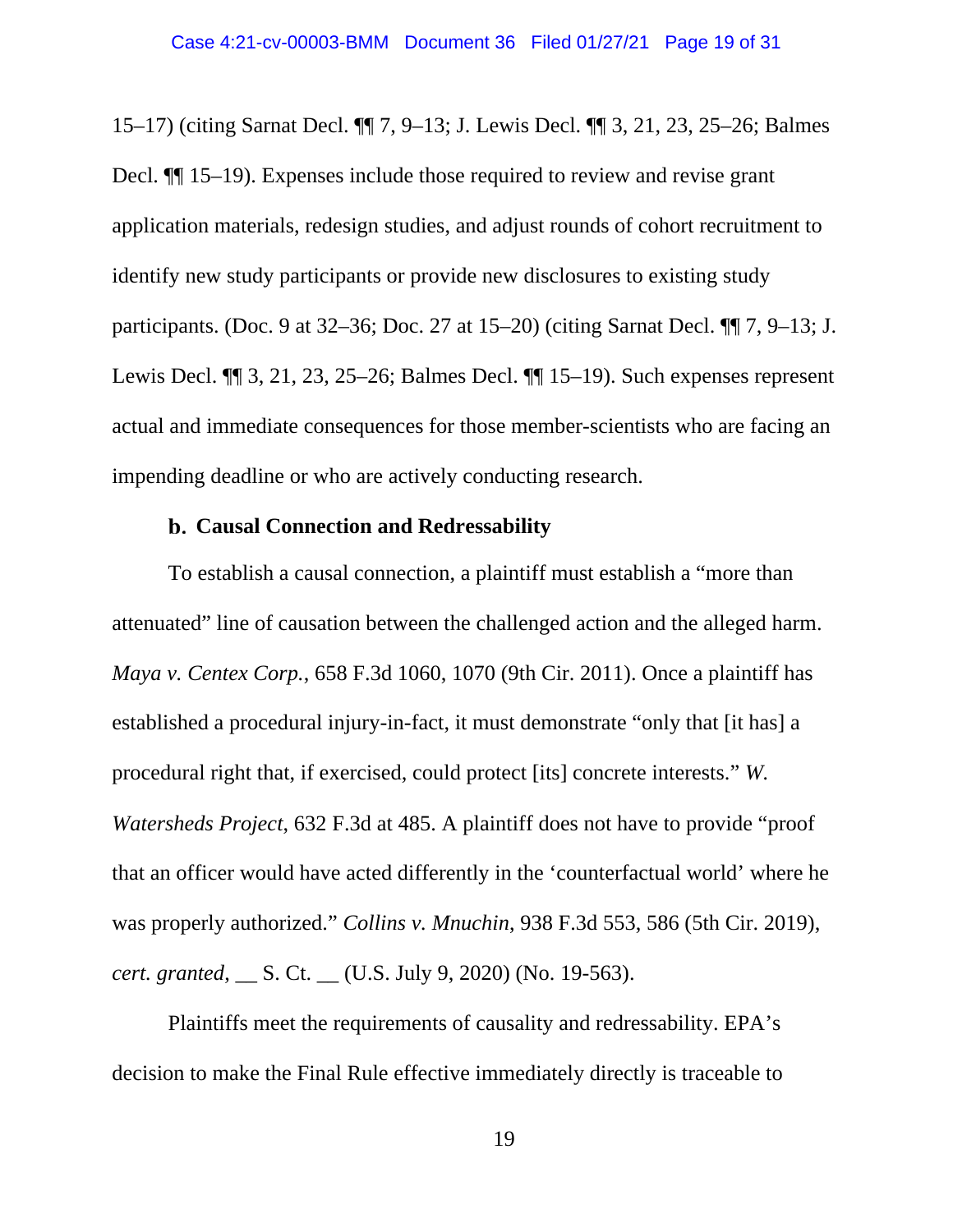#### Case 4:21-cv-00003-BMM Document 36 Filed 01/27/21 Page 20 of 31

Plaintiffs' loss of their procedural right to petition for delayed implementation under the APA. A rule that is already in effect cannot be "postponed." *Clean Air Council*, 862 F.3d at 9; *Nat. Res. Def. Council*, 894 F.3d at 113. EPA's decision to make the Final Rule effective immediately cut off Plaintiffs' procedural right under Section 705. The Final Rule's immediate effect causes immediate harm to Plaintiffs and their member-scientists who must review and revise grant application materials, redesign studies, and adjust rounds of cohort recruitment to identify new study participants or provide new disclosures to existing study participants. (Doc. 9 at 32–36; Doc. 27 at 15–20) (citing Sarnat Decl. ¶¶ 7, 9–13; J. Lewis Decl. ¶¶ 3, 21, 23, 25–26; Balmes Decl. ¶¶ 15–19).

The Court remains convinced that it can redress failure to follow proper procedure through a combination of equitable and legal remedies available to correct statutory violations. The Court can remedy the deprivation of a procedural right simply by enforcing the APA's 30-day notice requirement. There is at least "some possibility" exists that the new administration would consider Plaintiffs' petition and protect Plaintiffs' concrete interests. *See Massachusetts*, 549 U.S. at 518. It is "likely, as opposed to merely speculative" that the relief sought would resolve Plaintiffs' injury-in-fact. *Lujan* 504 U.S. at 561 (internal quotation marks omitted).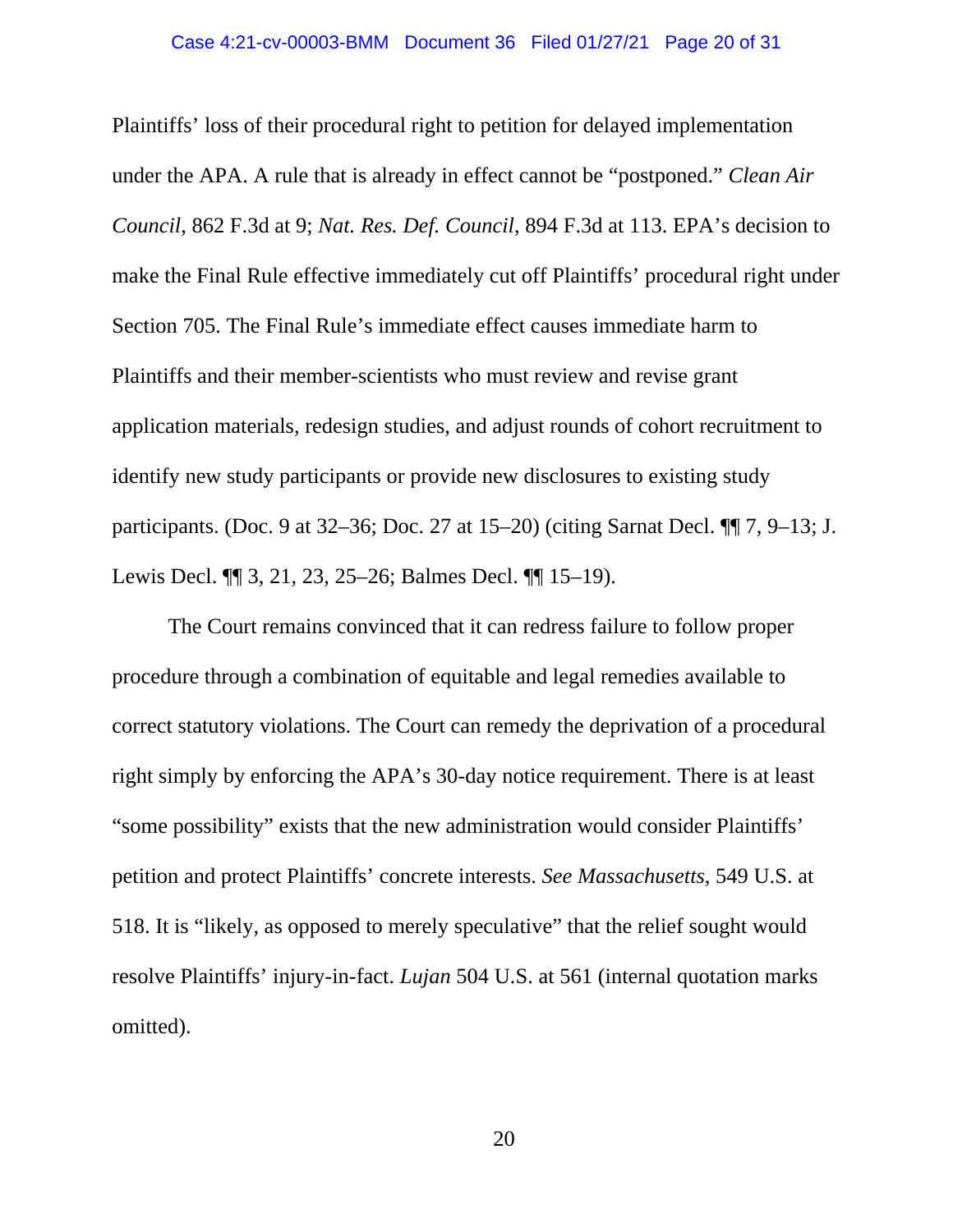Plaintiffs have satisfied the injury-in-fact, causation, and redressability requirements of standing. *See Friends of the Earth, Inc. v. Laidlaw Envtl. Servs. (TOC), Inc.*, 528 U.S. 167, 180–81 (2000).

# **II. EPA's Rulemaking**

The APA generally requires a 30-day delay after publication of a final substantive rule before the rule can become effective. *See* 5 U.S.C. § 553(d). The 30-day notice requirement protects "principles of fundamental fairness which require that all affected persons be afforded a reasonable time to prepare for the effective date" of a new rule "or to take other action which the issuance may prompt." *United States v. Gavrilovic*, 551 F.2d 1099, 1104–05 (8th Cir. 1977). Congress established limited exceptions to the 30-day notice requirement. Rules of "agency organization, procedure, or practice" are explicitly exempt from the requirement. 5 U.S.C. § 553(b)(3)(A). An agency also may exempt a rule from the requirement with a show of "good cause." *Id.* § 553(d)(3).

EPA provided two justifications for its decision to make the Final Rule immediately effective on publication. EPA first asserted that the Final Rule is a procedural rule, and, therefore, stands exempt from the 30-day notice requirement. Final Rule, 86 Fed. Reg. at 472 (citing 5 U.S.C. § 553(d)(2)). EPA next found that even if the delayed-effective date requirements applied to the Final Rule, there would be "good cause" to make the Final Rule immediately effective "because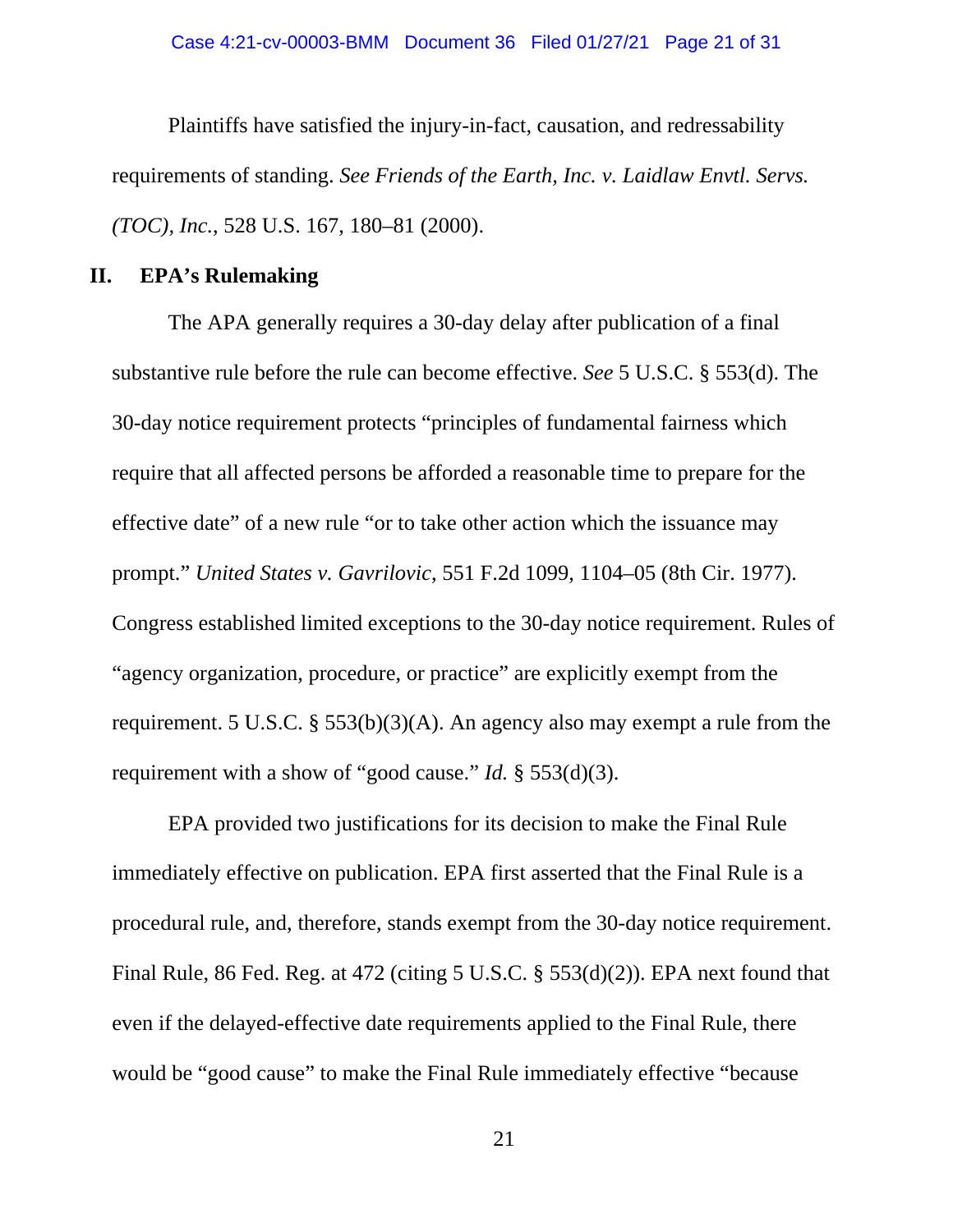immediate implementation of the rule . . . is crucial for ensuring confidence in EPA decision-making." *Id*. (citing 5 U.S.C. § 553(d)(3)). The Court addresses each justification in turn.

# **The Final Rule is a Substantive Rule**

"[T]he central distinction among agency regulations found in the APA is that between 'substantive rules' on the one hand and 'interpretive rules, general statements of policy, or rules of agency organization, procedure, or practice on the other.'" *Chrysler*, 441 U.S. at 301 (quoting 5 U.S.C. §§ 553(b), (d)). A substantive rule holds "binding" effect and retains the "force of law." *See id.* at 302; *see also Bullock v. Internal Revenue Serv.*, 401 F. Supp. 3d 1144, 1155–57 (D. Mont. 2019). A procedural rule governs internal agency proceedings, and "extends to 'technical regulation of the form of agency action and proceedings.'" *S. Cal. Edison Co. v. FERC*, 770 F.2d 779, 783 (9th Cir. 1985) (quoting *Pickus v. U.S. Bd of Parole*, 507 F.2d 1107, 1113 (D.C. Cir. 1974)).

A procedural rule must govern and pertain to *agency procedure*. Agency actions that go "beyond formality and substantially affect[] the rights of those over whom the agency exercises authority" are not procedural rules. *Pickus*, 507 F.2d at 1113. Past examples of procedural rules remain illustrative: an agency freeze on the processing of applications for radio broadcast stations, *see Kessler v. FCC*, 326 F.2d 673, 679-83 (D.C. Cir. 1963); an agency implementation of new processes to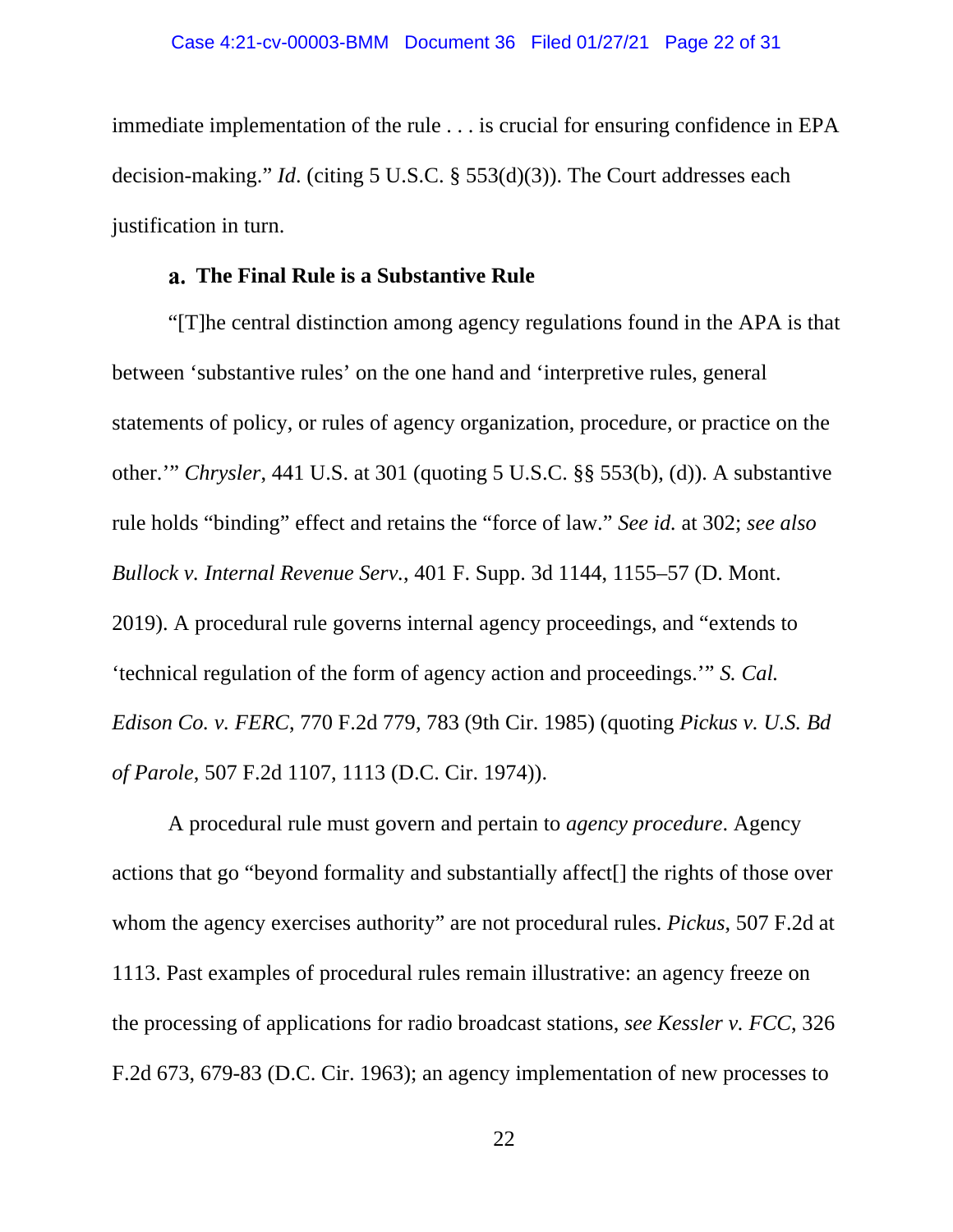accelerate applications for abandoning railroad lines, *see Commonwealth of Pennsylvania v. United States*, 361 F.Supp. 208, 220–21 (M.D. Pa. 1973), aff'd, 414 U.S. 1017 (1973); an agency process to file discrimination charges, *see Hall v. EEOC,* 456 F.Supp. 695, 702 (N.D. Cal. 1978); and an agency directive specifying that audits be performed by nonagency accountants, *see Guardian Federal Savings and Loan Ass'n v. Federal Savings and Loan Insurance Corp*., 589 F.2d 658, 665 (D.C. Cir. 1978). These examples highlight that procedural rules provide the nutsand-bolts procedural guidelines that allow an agency to carry out its functions. Congress exempted procedural rules from the 30-day notice requirement to "ensure that agencies retain latitude in organizing their internal operations." *Batterton v. Marshall*, 648 F.2d 694, 708 (D.C. Cir. 1980).

The Final Rule falls outside the realm of a procedural rule because it fails to provide the agency with procedural direction. It is no mere "internal house-keeping measure[]." *Batterton*, 648 F.2d at 702. The Final Rule instead makes a substantive determination of how the agency should weigh particular scientific information in future rulemakings. The Final Rule determines outcomes rather than process. The Final Rule's status becomes particularly clear when one examines what it is missing—any kind of procedure. EPA itself noted in its rulemaking that it would have to issue future guidance on how the rule operates procedurally. *See* Final Rule, 86 Fed. Reg. at 471. Such procedures include how EPA would designate key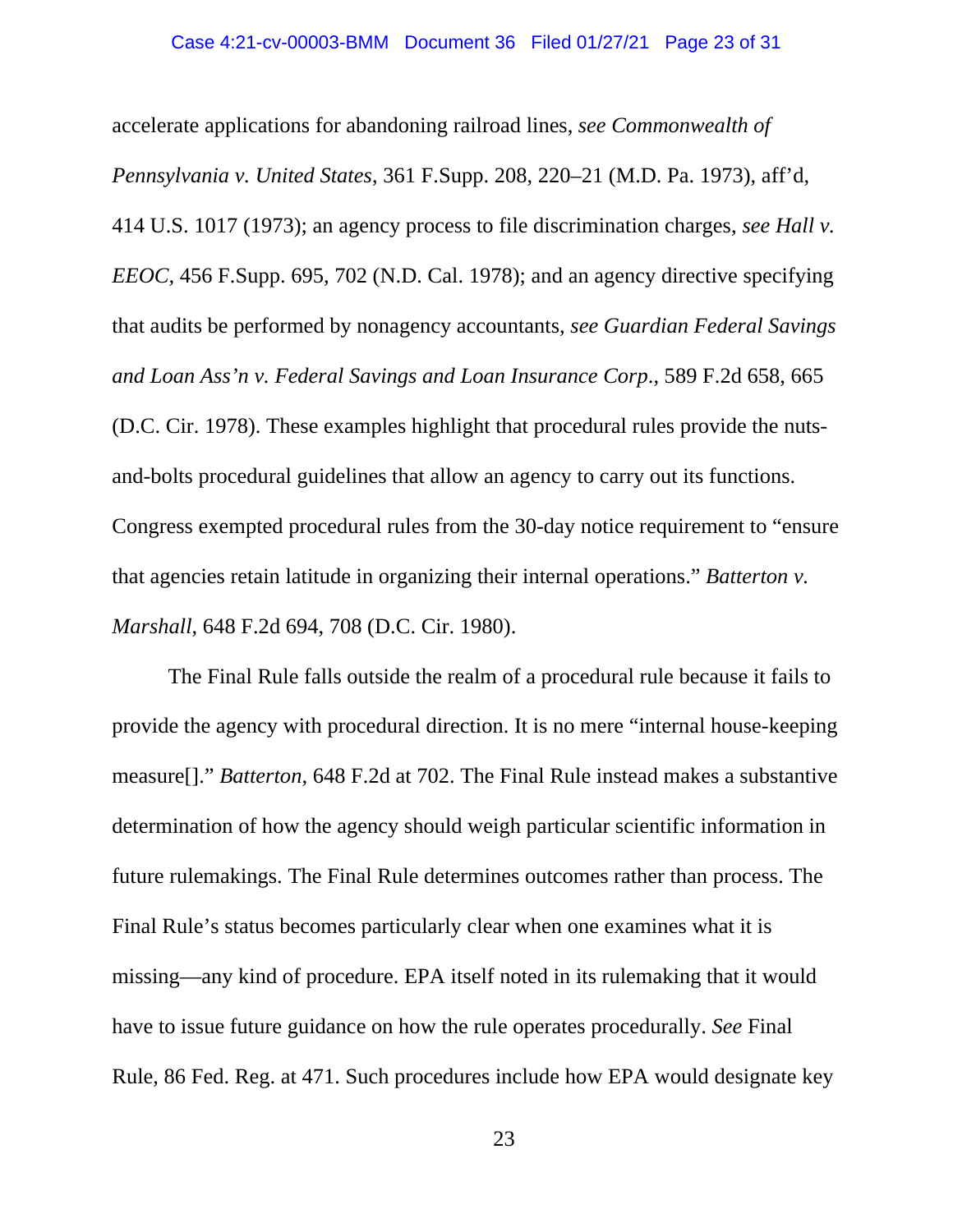#### Case 4:21-cv-00003-BMM Document 36 Filed 01/27/21 Page 24 of 31

studies as pivotal science, document the availability of dose-response data, identify conflicts with statutes, and provide a process for the EPA Administrator to consider exemptions. *See id.* 

In comparison, the Final Rule easily meets the core requirements for a substantive rule. The "critical factor" a court must use to determine whether an agency has promulgated a substantive rule remains "the extent to which the challenged [rule] leaves the agency . . . free to exercise discretion to follow, or not to follow, the [rule] in an individual case." *Colwell v. Dep't of Health & Hum. Servs*., 558 F.3d 1112, 1124 (9th Cir. 2009) (quoting *Mada–Luna v. Fitzpatrick*, 813 F.2d 1006, 1013 (9th Cir. 1987))*.* A rule that "merely provides *guidance* to agency officials in exercising their discretionary power while preserving their flexibility and their opportunity to make individualized determination[s]" is procedural. *Id.* But when a rule "narrowly limits administrative discretion or establishes a binding norm," it "effectively replaces agency discretion with a new binding rule of substantial law." *Id. See also CropLife Am. v. EPA*, 329 F.3d 876, 883 (D.C. Cir. 2003).

EPA's Final Rule represents a substantive rule because it narrowly limits the agency's discretion to consider certain scientific research when conducting future rulemakings. EPA bound itself absolutely when it determined that the agency "shall give greater consideration to pivotal science where the underlying dose-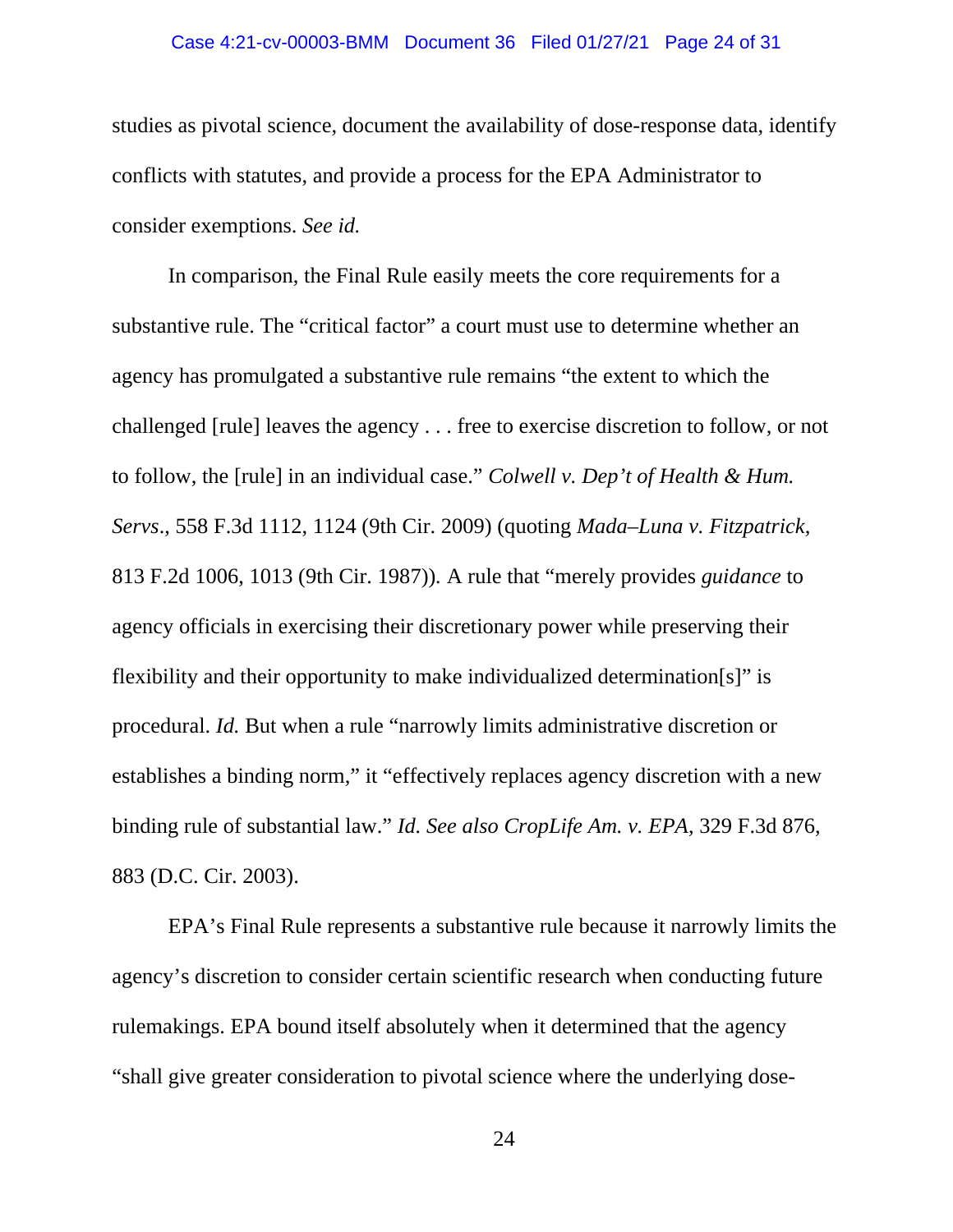response data" are "available in a manner sufficient for independent validation." Final Rule, 86 Fed. Reg. at 492. EPA further bound itself to provide "lesser consideration" to studies where the underlying dose-response data was not made publicly available—but *only* where data was not made public due to technological infeasibility or privacy. *Id.* EPA otherwise *cannot* consider studies where underlying dose-response data was not publicly available unless the EPA Administrator grants an exemption. *See id.* EPA took the additional step of limiting EPA Administrator discretion to make such decisions. The EPA Administrator only can grant exemptions on a case-by-case basis, for one of five enumerated reasons, with a written explanation on the record. *Id.* at 493. With these substantive limitations to discretion, it appears unsurprising that EPA did not consider its own rule a procedural rule when it introduced the First Proposed Rule. *See* First Proposed Rule, 83 Fed. Reg. at 18,772.

Federal Defendants argue that the Final Rule provides discretion because it "simply provides instruction to EPA employees on the relative weight it should afford certain studies in certain rulemakings." (Doc. 24 at 26). The Final Rule employs, however, clear language of requirement. The Final Rule provides that the EPA "*shall*" afford particular weight to particular scientific research. Final Rule, 86 Fed. Reg. at 492 (emphasis added). "Unlike the word 'may,' which implies discretion, the word 'shall' usually connotes a requirement." *Kingdomware Techs.,*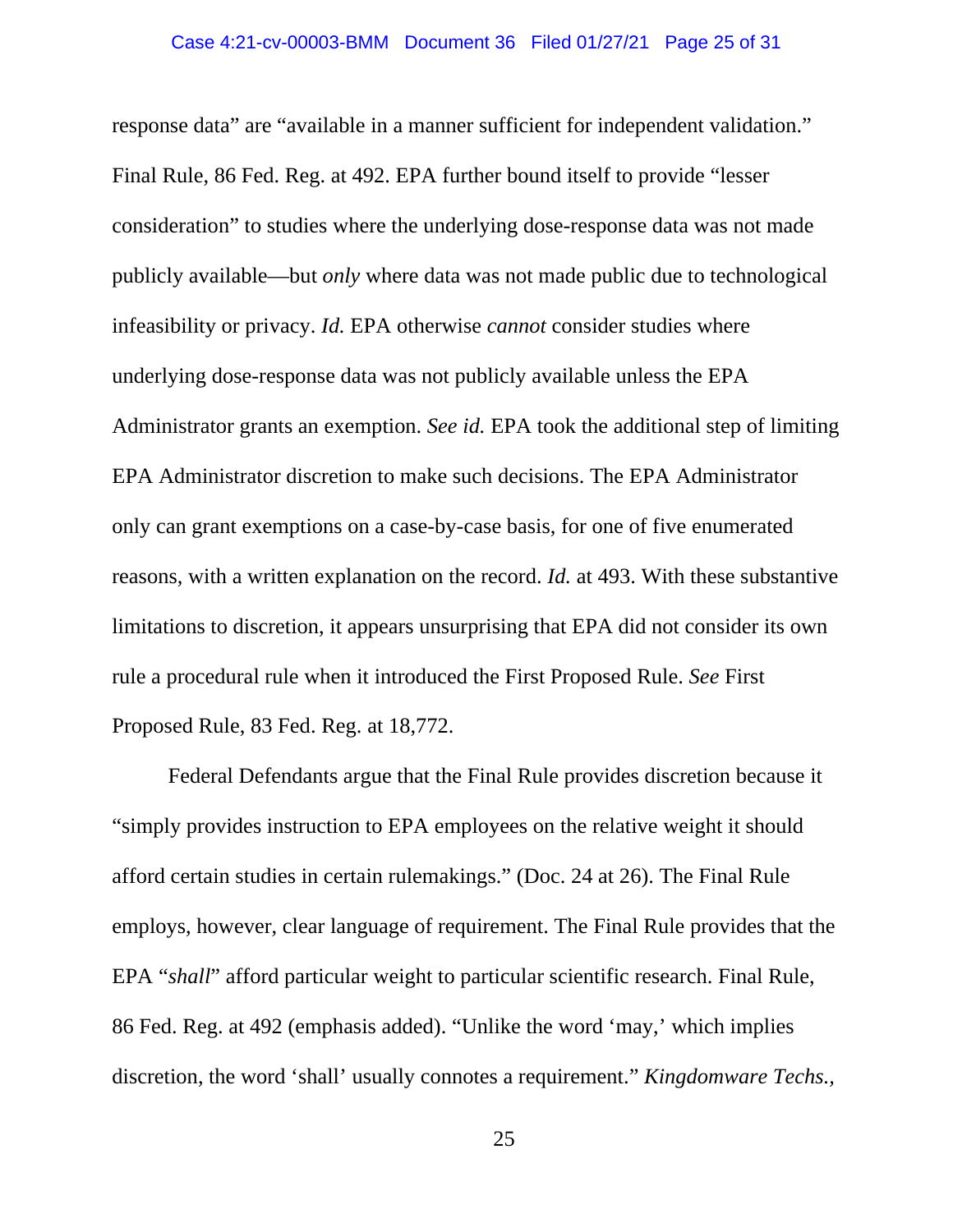*Inc. v. United States*, \_\_ U.S. \_\_, \_\_, 136 S. Ct. 1969, 1977 (2016). And where a rule, as here, is "couched in mandatory language, . . . a binding intent is strongly evidenced." *Gen. Elec. Co. v. EPA*, 290 F.3d 377, 383 (D.C. Cir. 2002).

Two cases provide further support that the Final Rule represents a substantive rule. In *CropLife Am. v. EPA*, the EPA issued a press release to announce that it would no longer consider third-party human studies submitted for consideration in rulemaking. *See CropLife Am. v. EPA*, 329 F.3d 876, 881 (D.C. Cir. 2003). The D.C. Circuit concluded that such an announcement restricted EPA's discretion in "clear and unequivocal language" that reflected "an obvious change in established agency practice." *Id.* at 881. The same proves true in this case. EPA sought to bind itself in future regulatory decisions through clear language published in the Federal Register. EPA signaled a shift in agency practice. The agency seeks to give less weight to studies it once considered fully.

In *Batterton v. Marshall*, the U.S. Department of Labor sought to change its methods for determining unemployment rates. *Batterton*, 648 F.2d at 706. The D.C. Circuit reasoned that the Department's rule was substantive because it "conclusively determine[d] the unemployment statistics" on which the agency could rely when it set unemployment rates. *Id.* The D.C. Circuit further elaborated that the Department's methodology left "no room for further exercise of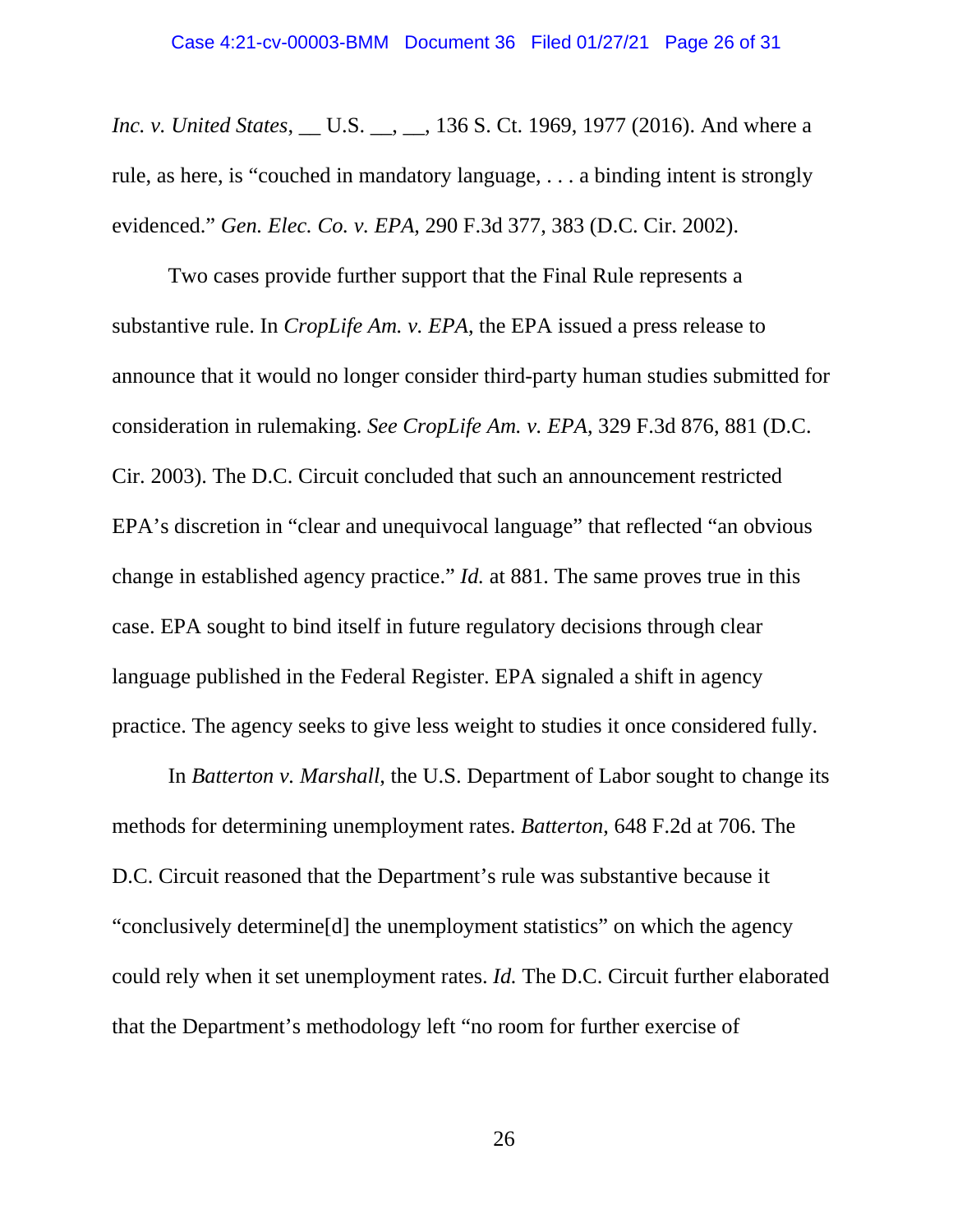#### Case 4:21-cv-00003-BMM Document 36 Filed 01/27/21 Page 27 of 31

administrative discretion" and that it was a "critical factor in an otherwise inflexible statutory formula for allocating monies." *Id.* at 705–06.

Again, the same proves true in this case. EPA conclusively determined how it will weigh certain scientific studies based on the availability of underlying clinical data. EPA's determination provides no room for discretion, and it is a critical factor in an otherwise inflexible statutory formula for setting health-based pollutant standards in statutes like the CAA. The Final Rule presents a substantive rule because it limits agency discretion. Before the rule, EPA possessed discretion to give equal—or unequal—weight to scientific research in developing new regulations, regardless of whether a study's underlying clinical data was available. EPA now lacks that discretion.

# **EPA Lacked "Good Cause" to Exempt the Final Rule from the 30 day Notice Requirement**

Congress provided other limited exceptions to the 30-day notice requirement, including "for good cause found and published with the rule." 5 U.S.C. § 553(d). Notice exceptions must be "narrowly construed and only reluctantly countenanced." *Alcaraz v. Block*, 746 F.2d 593, 612 (9th Cir. 1984). Courts have limited "good cause" for setting aside notice to "emergency situations," and "examine closely proffered rationales justifying the elimination of public procedures." *Am. Fed'n of Gov't Emps., AFL-CIO v. Block*, 655 F.2d 1153, 1157 n.6 (D.C. Cir. 1981); *see also E. Bay Sanctuary Covenant v. Trump*, 932 F.3d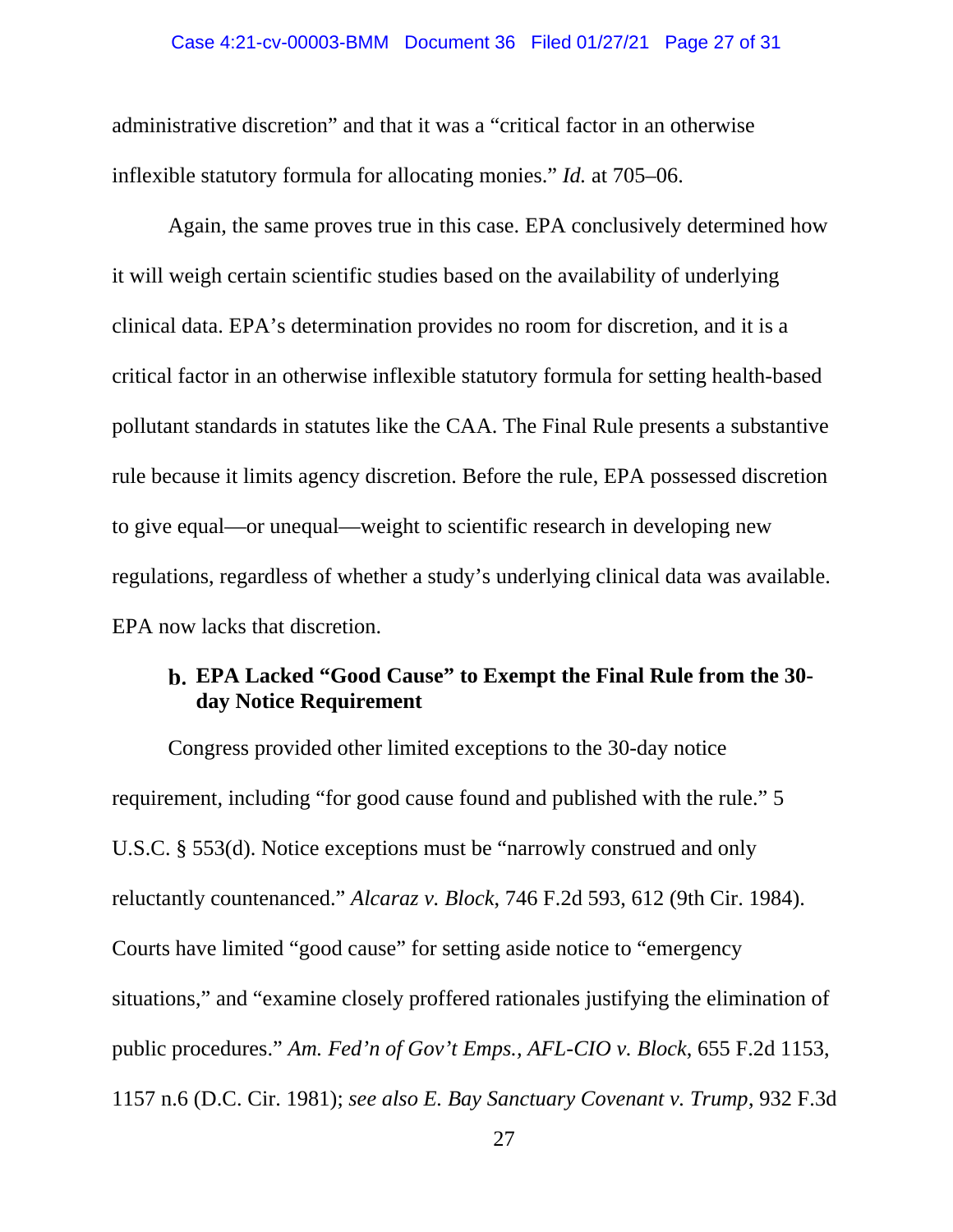742, 777 (9th Cir. 2018) ("Because the good cause exception is essentially an emergency procedure . . . it is narrowly construed and only reluctantly countenanced.").

"Congress intended to impose upon an administrative agency the burden of showing a public necessity for an early effective date," and an agency therefore "cannot arbitrarily find good cause." *Nw. Airlines, Inc. v. Goldschmidt*, 645 F.2d 1309, 1320 n.16 (8th Cir. 1981). Courts generally require a showing that "delay would do real harm to life, property, or public safety." *E. Bay Sanctuary Covenant*, 932 F.3d at 777. EPA asserted in the Final Rule that it found good cause to exempt the rule from the 30-day notice requirement because the rule's "goals of ensuring transparency and consistency" are "crucial for ensuring confidence in EPA decision-making." Final Rule, 86 Fed. Reg. at 472. Federal Defendants provide no argument on this justification. (Doc. 24).

EPA's limited good cause justification falls short. EPA failed to demonstrate how delayed implementation would cause real harm to life, property, or public safety. EPA failed to describe the crisis of "confidence" it sought to address. EPA failed to show a need for urgent implementation when it took more than two-andone-half years to finalize this regulation. *See Valverde*, 628 F.3d at 1166 (holding an agency failed to show good cause when it "let seven months go by" before promulgating a rule). "Good cause cannot arise as a result of the agency's own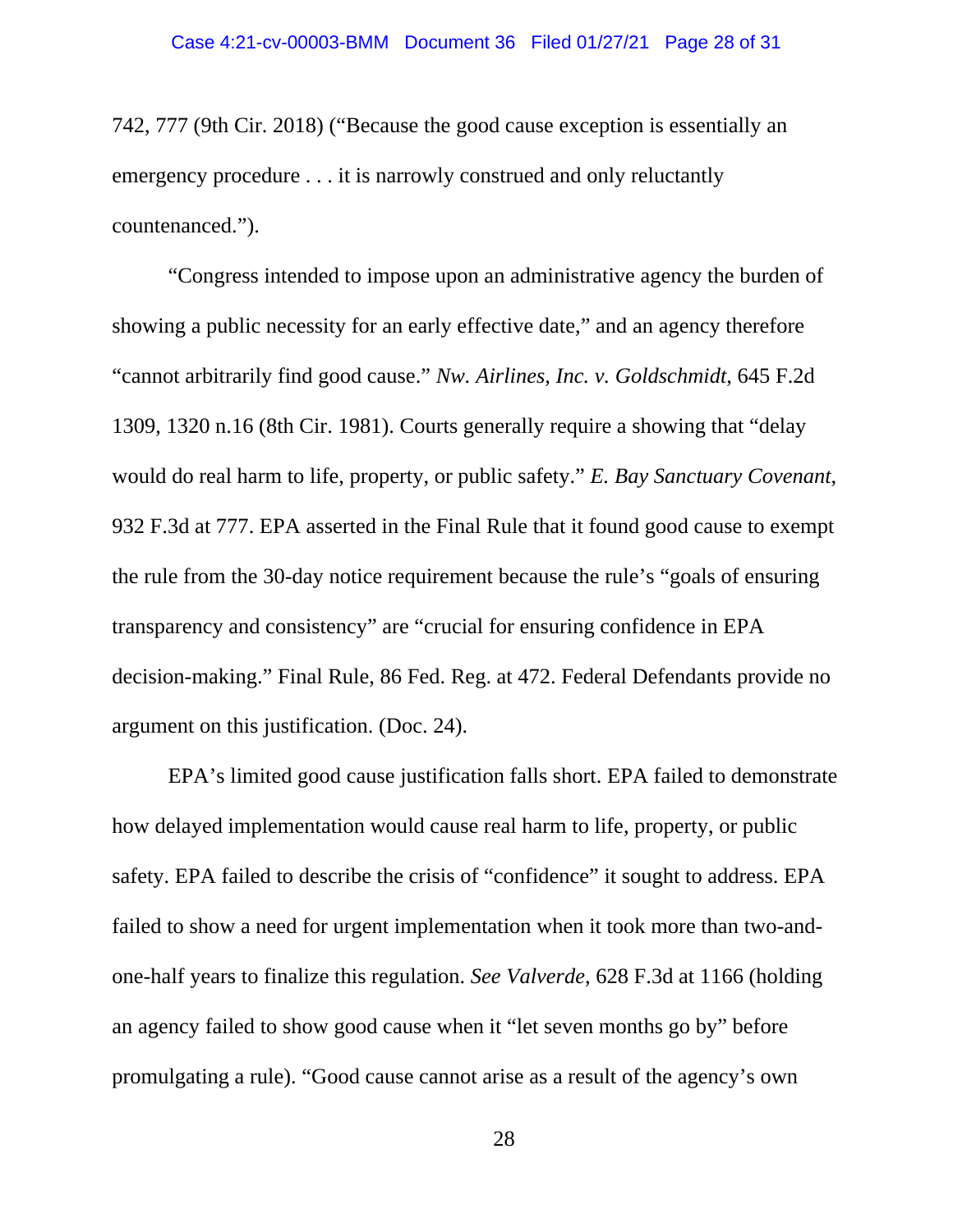delay." *Nat. Res. Def. Council*, 894 F.3d at 114–15; *see also W. Oil & Gas Ass'n v. U.S. EPA*, 633 F.2d 803, 812 & n.12 (9th Cir. 1980). "[O]therwise, an agency unwilling to provide notice … could simply wait" until the last minute to "raise up the 'good cause' banner and promulgate rules without following APA procedures." *Nat. Res. Def. Council*, 894 F.3d at 114–15. EPA lacked good cause to exempt the Final Rule from the APA's 30-day notice requirement.

#### **The Court's Final Rule Analysis Raises Other Issues**

Plaintiffs make two allegations in their Complaint. Plaintiffs first allege that EPA lacked the statutory authority to adopt procedural rules under the Federal Housekeeping Statute. (Doc. 1 at 10–11). Plaintiffs further allege that the Final Rule was a substantive rule that cannot be made effective immediately on publication. *See id.* at 12–13. Plaintiffs filed a Motion for Partial Summary Judgment on the *second allegation only*. (Doc. 8). Plaintiffs seek a declaration that EPA's decision to make the rule effective immediately was unlawful and a declaration that the rule is ineffective until 30 days from the date of its publication in the Federal Register. (Doc. 9 at 43). The Court will declare as much, but such a declaration raises further legal questions beyond the scope of relief sought.

EPA asserted that it promulgated the Final Rule pursuant to its federal housekeeping authority derived from the Federal Housekeeping Statute. *See* Final Rule, 86 Fed. Reg. at 471 (citing 5 U.S.C. § 301). The Federal Housekeeping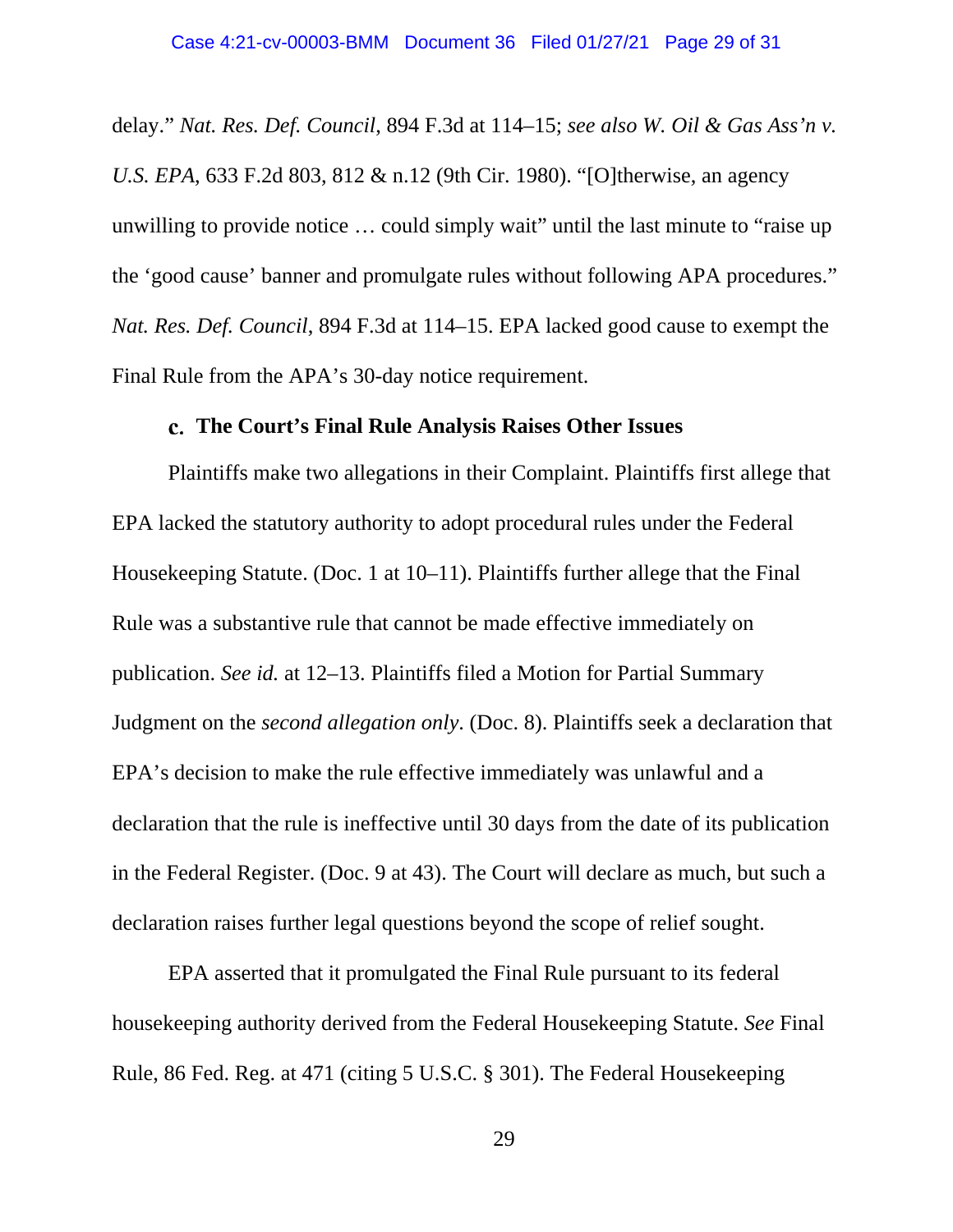#### Case 4:21-cv-00003-BMM Document 36 Filed 01/27/21 Page 30 of 31

Statute provides "a grant of authority to the agency to regulate its own affairs." *Chrysler*, 441 U.S. at 310. The statute authorizes procedural rules "as opposed to "'substantive rules.'" *Id*. at 309–10.

The Court's above determination that the Final Rule represented a substantive rule rather than procedural rule casts into significant doubt whether EPA retains any legal basis to promulgate the Final Rule. As Federal Defendants concede in their Response, "if the Court . . . concludes that the Final Rule is a substantive rule, then the rule would lack a legal basis because EPA promulgated the rule pursuant to its housekeeping authority, which only permits the promulgation of procedural rules." (Doc. 24 at 31 n.4).

Plaintiffs have not sought expedited relief on their first allegation that EPA issued unlawfully the Final Rule. Plaintiffs have limited their request for expedited relief *only* to EPA's decision to exempt the Final Rule from the APA's 30-day notice requirement. In the interest of judicial prudence, the Court will limit its Order to that issue alone.

### **CONCLUSION**

Summary judgment proves appropriate where the movant demonstrates that no genuine dispute exists "as to any material fact" and the movant is "entitled to judgment as a matter of law." Fed. R. Civ. P. 56(a). This case presents no material facts in dispute. Plaintiffs have met their burden and are entitled to judgment as a